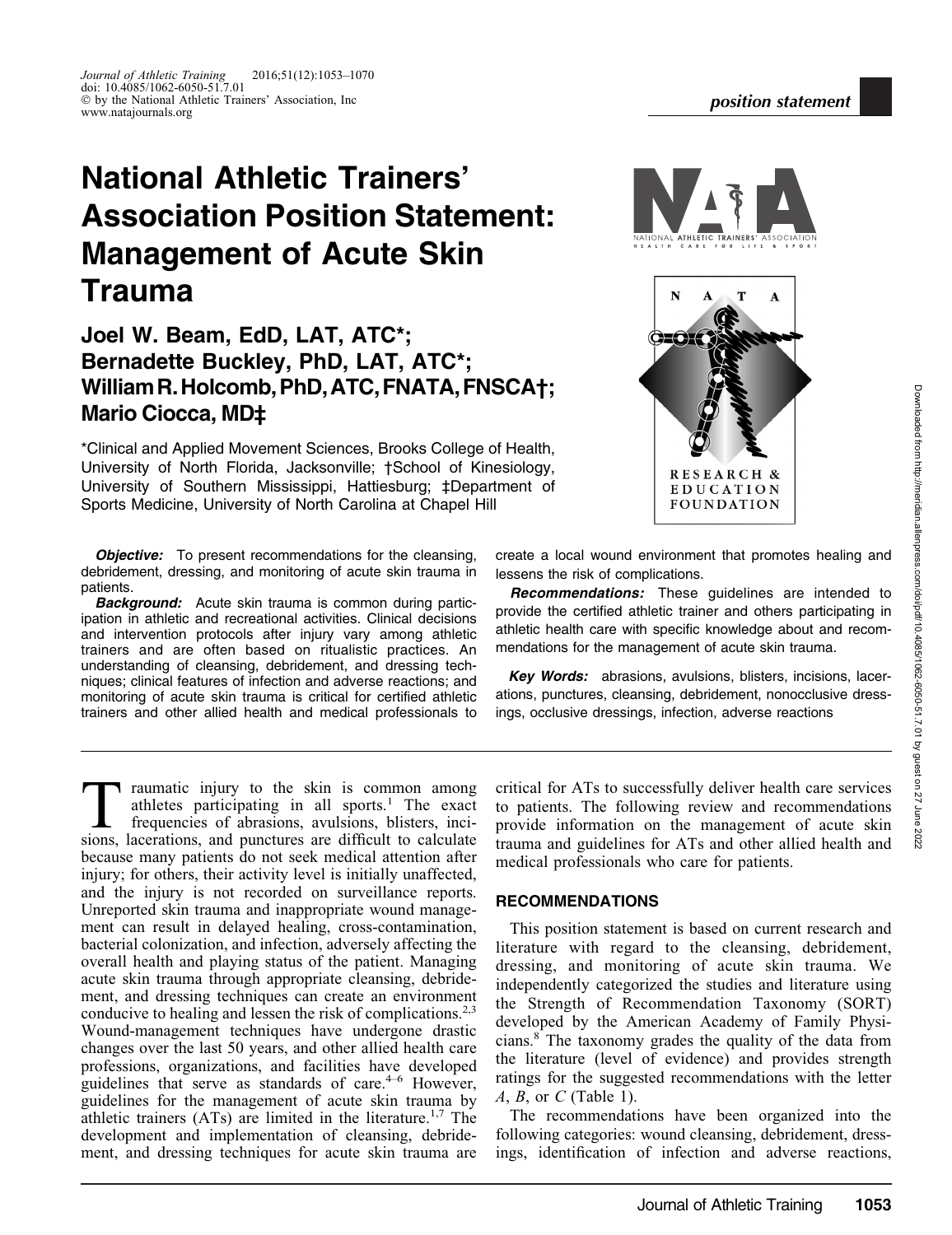#### Table 1. Strength of Recommendation Taxonomy<sup>8a</sup>

| Strength<br>Rating | Definition                                                                                                                                                                                                                                  |
|--------------------|---------------------------------------------------------------------------------------------------------------------------------------------------------------------------------------------------------------------------------------------|
|                    | Recommendation based on consistent and good quality<br>experimental evidence (morbidity, mortality, exercise and<br>cognitive performance, physiologic responses).                                                                          |
|                    | Recommendation based on inconsistent or limited quality<br>experimental evidence.                                                                                                                                                           |
|                    | Recommendation based on consensus; usual practice;<br>opinion; disease-oriented evidence <sup>b</sup> ; case series or<br>studies of diagnosis, treatment, prevention, or screening;<br>or extrapolations from quasi-experimental research. |

<sup>a</sup> Reprinted with permission from Ebell MH, Siwek J, Weiss BD, et al, ''Strength of Recommendation Taxonomy (SORT): A Patient-Centered Approach to Grading Evidence in the Medical Literature," February 1, 2004, Vol 69, No 3, American Family Physician Copyright ©2004 American Academy of Family Physicians. All Rights Reserved.

**b Patient-oriented evidence measures outcomes that matter to** patients: morbidity, mortality, symptoms improvement, cost reduction, and quality of life. Disease-oriented evidence measures intermediate, physiologic, or surrogate end points that may or may not reflect improvements in patient outcomes (eg, blood pressure, blood chemistry, physiologic function, pathologic finding).

follow-up, and supplies for athletic training facilities and kits.

# Cleansing

- 1. The wound bed and adjacent periwound tissues should be thoroughly cleansed as soon as possible after acute skin trauma. $9-11$  Strength of recommendation: C
- 2. After initial cleansing, the wound should be cleansed only when clinically necessary (eg, visibly contaminated, clinically infected).<sup>9,12–18</sup> Strength of recommendation: C
- 3. Irrigation can be used to cleanse superficial- to fullthickness abrasions, incisions, and lacerations.<sup>19,20</sup> Strength of recommendation: B
	- a. To effectively remove wound debris, irrigation pressure should range between 4 and 15 pounds per square inch (psi; 27.58–103.42 kPa).<sup>11,19,21–23</sup> Strength of recommendation: B
	- b. A range of 7 to 11 psi (48.26–75.84 kPa) can be achieved with a 35-mL syringe and an 18- to 20-gauge needle, needle hub, or plastic cannula.<sup>11,19</sup>,23,24</sup> Strength of recommendation: B
- 4. Showering can be used to cleanse postoperative incisions.<sup>19,20,25</sup> Strength of recommendation:  $A$
- 5. Hydrotherapy (eg, whirlpool baths and soaks) may be used during cleansing to hydrate a wound.<sup>11,24,26</sup> Strength of recommendation: C
- 6. Scrubbing or swabbing of the wound bed should be avoided because it may be ineffective in reducing bacterial counts and can further contaminate and damage the granulation tissue.<sup>9,13,24,26-29</sup> Strength of recommendation: C
- 7. Normal saline and potable tap water should be used as cleansing agents with superficial- to full-thickness abrasions, incisions, and lacerations.19,20,25,30–33 Strength of recommendation: A
- 8. Tap water should be avoided in the presence of exposed bone or tendon, although the basis for this guideline is unclear.<sup>34</sup> Strength of recommendation:  $C$
- 9. Antiseptics (eg, povidone-iodine, hydrogen peroxide) should be used with caution as cleansing agents because some may be toxic to tissues.<sup>19,35–43</sup> Strength of recommendation: B
- 10. Irrigation with 1% povidone-iodine can be used to cleanse acute, traumatic, contaminated wounds.<sup>19</sup> Strength of recommendation: B
- 11. The cleansing solution should be delivered to the wound at a temperature between  $98.6^{\circ}$ F and  $107.6^{\circ}$ F (37<sup>o</sup>C and 42 $^{\circ}$ C).<sup>13,14,44,45</sup> Strength of recommendation: C

# Debridement

- 12. The area of acute skin trauma should be thoroughly cleansed and debrided before dressings are applied. $4,46-53$ Strength of recommendation: B
- 13. Debridement should continue until well-vascularized, healthy granulation or epithelial tissue is exposed.<sup>54</sup> Strength of recommendation: C
- 14. The method of debridement should be based on the type of wound, amount and type of debris, training and expertise of the health care provider, and cost-effectiveness and time-effectiveness of the technique.<sup>55,56</sup> Strength of recommendation: C
- 15. Irrigation can serve as an extension of cleansing for debridement of superficial- to full-thickness abrasions, avulsions, blisters, incisions, lacerations, and punctures.<sup>3,57–59</sup> Strength of recommendation: C
	- a. Irrigation pressure should range between 4 and 15 psi  $(27.58-103.4 \text{ kPa})^{3,57,59-61}$  Strength of recommendation: C
	- b. To avoid driving debris and contaminants deeper into puncture wounds, an irrigation pressure of 2 to 4 psi  $(13.79-27.58 \text{ kPa})$  should be used.<sup>3,57,59–61</sup> Strength of recommendation: C
- 16. Hydrotherapy debridement (eg, whirlpool baths and soaks) should be avoided because it presents a risk of cross-contamination and is neither cost-effective nor time-effective. $62,63$  Strength of recommendation: C
- 17. Wet-to-dry debridement should be avoided because tissue removal is nonselective and painful.<sup>54,55,57,59,64–70</sup> Strength of recommendation: C
- 18. Wet-to-moist debridement may be used for superficial- to full-thickness abrasions, avulsions, blisters, incisions, and lacerations and with the formation of eschar. However, care should be taken to protect healthy granulation tissue.<sup>59</sup> Strength of recommendation: C
- 19. Scrubbing should be used only for superficial- to partialthickness abrasions, avulsions, blisters, incisions, and lacerations contaminated with large quantities of small debris (eg, sand, grass, clay, asphalt).<sup>66</sup> Strength of recommendation: C
- 20. Conservative sharp debridement can be used after cleansing to remove loosely adhering, devitalized tissue from superficial- to full-thickness abrasions, avulsions, blisters, incisions, and lacerations.<sup>71,72</sup> Strength of recommendation: C
- 21. Chemical debridement (eg, sodium hypochlorite, hydrogen peroxide, silver) should be avoided because some elements and compounds may damage viable tissue.<sup>71,73,74</sup> Strength of recommendation: C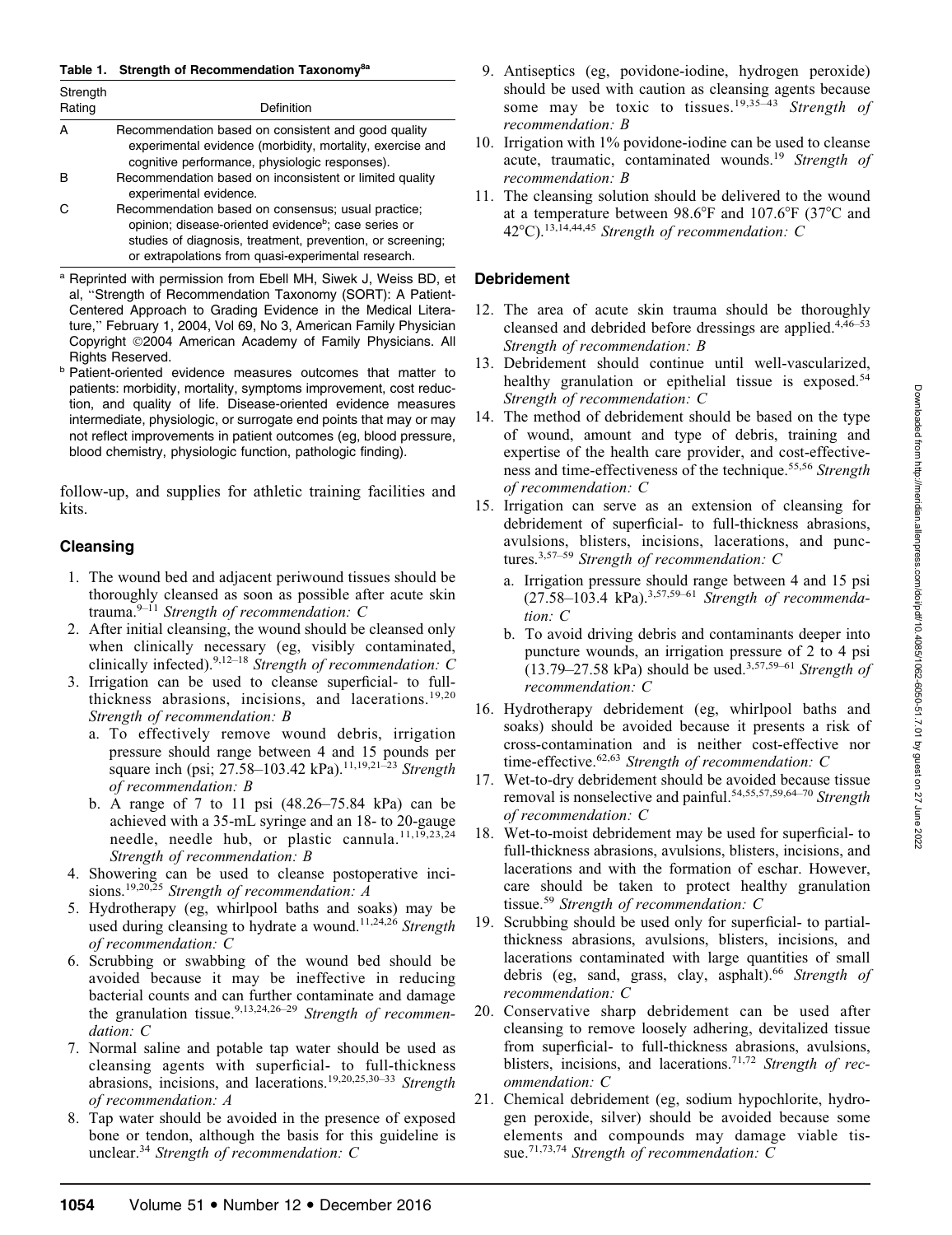#### Table 2. Sample Dressings

| <b>Brand Name</b>  | Type                                                   | Manufacturer                                                              |
|--------------------|--------------------------------------------------------|---------------------------------------------------------------------------|
| Allevyn            | Foam                                                   | Smith & Nephew Pty,<br>Limited, Mount<br>Waverley, Victoria,<br>Australia |
| Aquaflo            | Hydrogel                                               | Covidien, Mansfield, MA                                                   |
| Aquaheal           | Hydrogel                                               | Spenco Medical<br>Corporation, Waco, TX                                   |
| <b>Bioclusive</b>  | Film                                                   | Johnson & Johnson,<br>Medical LTD, Ascot,<br>United Kingdom               |
| Dermabond          | Dermal adhesive                                        | Ethicon, Somerville, NJ                                                   |
| Duoderm            | Hydrocolloid                                           | ConvaTec, Princeton, NJ                                                   |
| Histoacryl         | Dermal adhesive                                        | Aesculap AG, Tuttlingen,<br>Germany                                       |
| Leukostrips        | Wound-closure strip                                    | Smith & Nephew Pty                                                        |
| PolyMem            | Foam                                                   | Ferris Mfg, Burr Ridge, IL                                                |
| Polyskin II        | Film                                                   | Covidien                                                                  |
| <b>SteriStrips</b> | Wound-closure strip                                    | 3M Company, St Paul, MN                                                   |
| Tegaderm           | Alginate, film, foam,<br>hydrocolloid, and<br>hydrogel | <b>3M Company</b>                                                         |
| Ultec Pro          | Alginate/<br>hydrocolloid                              | Covidien                                                                  |

- 22. Autolytic debridement should be used for selective proteolytic digestion of necrotic tissue.<sup>51,55,57,58,64,71,75-85</sup> Strength of recommendation: B
	- a. Autolytic debridement can be used with the following wounds:
		- i. Postoperative incisions.<sup>79</sup> Strength of recommendation: B
		- ii. Superficial- to full-thickness abrasions, avulsions, and lacerations. Strength of recommendation: C
		- iii. Superficial- to full-thickness blisters after removal of the necrotic roof with conservative sharp debridement.<sup>71</sup> Strength of recommendation: C
		- iv. Superficial- to partial-thickness punctures. Strength of recommendation: C
	- b. Autolytic debridement should be avoided with infected wounds.57,66,75 Strength of recommendation: C

#### **Dressings**

- 23. After thorough cleansing and debridement, an area of acute skin trauma should be covered with an appropriate dressing until fully healed (Table 2).<sup>2,86–90</sup> Strength of recommendation: B
- 24. Nonocclusive dressings can be used as primary dressings with the following wounds (Table 3):
	- a. Woven and nonwoven gauze for clinically infected abrasions, avulsions, blisters, incisions, lacerations, or punctures.<sup>91,92</sup> Strength of recommendation: C
	- b. Woven, nonwoven, and impregnated gauze for puncture wounds that have cavities.<sup>93–96</sup> Strength of recommendation: C
	- c. Wound-closure strips with superficial, linear lacerations and postoperative incisions under minimal static and dynamic tension.<sup>3,97,98</sup> Strength of recommendation: A
	- d. Woven gauze with superficial- to full-thickness abrasions, avulsions, blisters, incisions, and lacera-

tions to achieve wet-to-moist debridement.55,68,91,94 Strength of recommendation: C

- e. Woven and nonwoven gauze, nonadherent pads, and adhesive strips or patches for superficial- to partialthickness abrasions, avulsions, and blisters and superficial-thickness incisions, lacerations, and punctures as a temporary dressing and on irregular body surfaces.<sup>91,95,99</sup> Strength of recommendation: C
- 25. Woven or nonwoven gauze, nonadherent pads, and adhesive strips or patches can be used as secondary dressings to absorb moderate-to-heavy exudate and provide additional protection for superficial- to fullthickness abrasions, avulsions, blisters, lacerations, punctures, and traumatic and postoperative incisions.<sup>91,94,100,101</sup> Strength of recommendation: C
- 26. Occlusive dressings should be used as primary dressings with the following wounds (Table 4):
	- a. Alginates, films, foams, hydrocolloids, and hydrogels for superficial- to partial-thickness abrasions, avulsions, blisters, incisions, lacerations, and punctures.2,90,91,95,102–112 Strength of recommendation: A
	- b. Alginates, foams, and hydrocolloids for partial- to fullthickness abrasions, avulsions, blisters, lacerations, and traumatic and postoperative incisions.<sup>2,90,91,102,106,109-117</sup> Strength of recommendation: A
	- c. Dermal adhesives for partial- to full-thickness lacerations and traumatic and postoperative incisions in areas of low skin tension.<sup>97,98,118,119</sup> Strength of recommendation: A
	- d. Alginates and foams (nonsilver or silver impregnated) or silver-impregnated films and hydrocolloids for contaminated and clinically infected abrasions, avulsions, blisters, incisions, and lacerations.<sup>91,94,120,121</sup> Strength of recommendation: C
- 27. Films and hydrocolloids can be used as secondary dressings to provide impermeability to microorganisms, improve adherence, and promote a moist wound environment for superficial- to full-thickness abrasions, avulsions, blisters, lacerations, punctures, and traumatic and postoperative incisions.\* Strength of recommendation: C

#### Identification of Infection and Adverse Reactions

- 28. The athletic training staff should monitor the patient and wound area for clinical features of wound infection, including fever, pain, edema, erythema, warmth, wound dehiscence, and delayed wound healing.<sup>124–128</sup> Strength of recommendation: C
- 29. For treatment of bacterial infections, refer to the National Athletic Trainers' Association position statement on skin diseases.<sup>129</sup> Strength of recommendation: B
- 30. Infection rates in patients with acute skin trauma can be reduced with appropriate cleansing, debridement, and dressing techniques.<sup>39,125,130–132</sup> Strength of recommendation: B
- 31. Skin antisepsis is effective in reducing the incidence of surgical-site infections in incisions and lacerations.<sup>133</sup> Strength of recommendation: A

\*References 91, 101, 105, 108, 109, 113, 114, 116, 122, 123.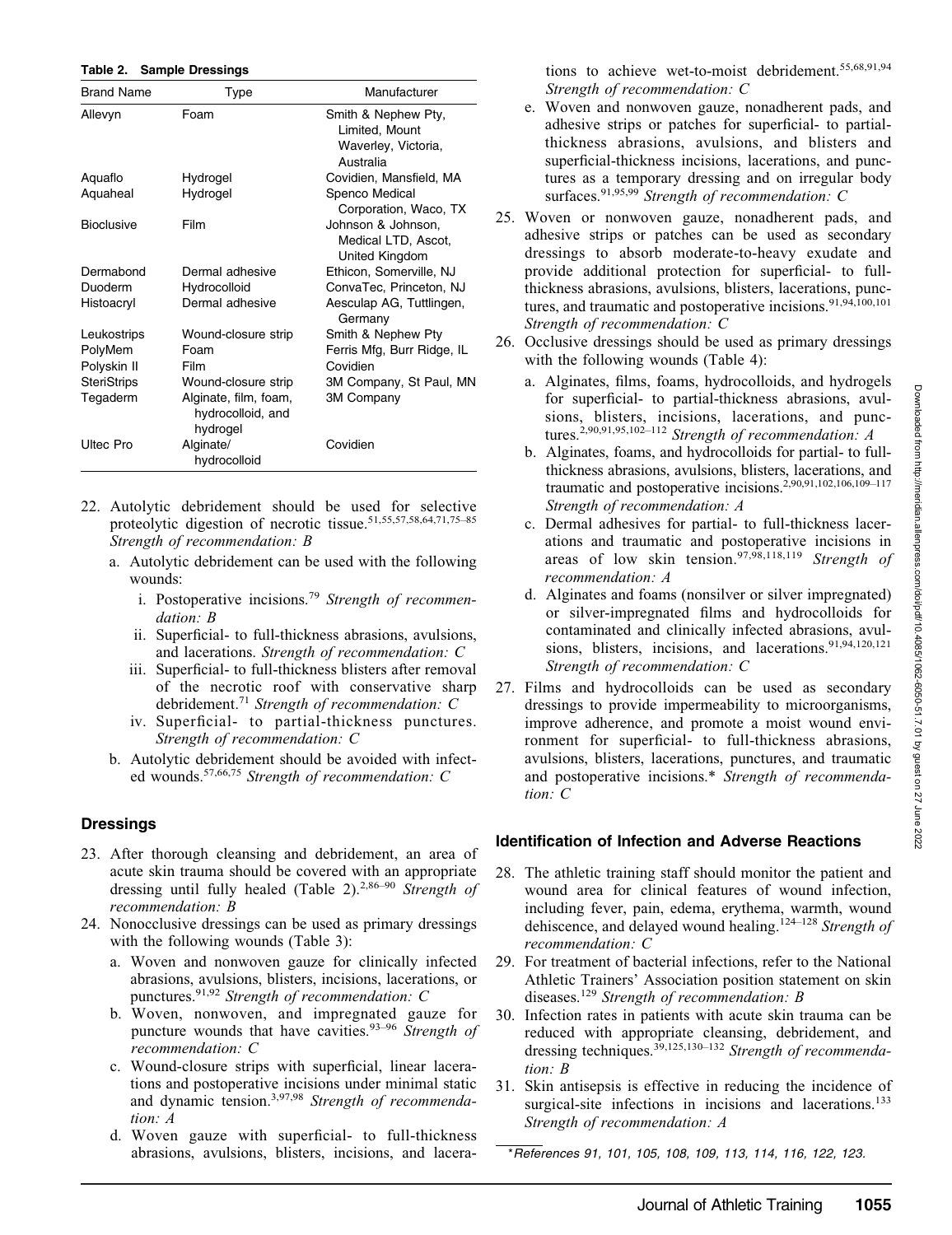# Table 3. Nonocclusive Dressing Indications

| Indications                                                                                                                                                       | <b>Primary Dressing</b>                                                                      | <b>Secondary Dressing</b>                                                                                                                                   | <b>Other Considerations</b>                                                |
|-------------------------------------------------------------------------------------------------------------------------------------------------------------------|----------------------------------------------------------------------------------------------|-------------------------------------------------------------------------------------------------------------------------------------------------------------|----------------------------------------------------------------------------|
| Clinically infected abrasions,<br>avulsions, blisters, incisions,<br>lacerations, and punctures                                                                   | Woven and nonwoven gauze                                                                     | Woven or nonwoven gauze;<br>nonadherent pads; adhesive strips<br>or patches; adhesive gauze;<br>nonadherent, self-adherent, and<br>adherent tapes and wraps | Daily dressing changes required                                            |
| Punctures with cavities                                                                                                                                           | Woven, nonwoven, and<br>impregnated gauze                                                    | Woven or nonwoven gauze;<br>nonadherent pads; adhesive strips<br>or patches; adhesive gauze;<br>nonadherent, self-adherent, and<br>adherent tapes and wraps | Daily dressing changes required                                            |
| Superficial, linear lacerations and<br>postoperative incisions                                                                                                    | Wound-closure strips                                                                         | Woven or nonwoven gauze;<br>nonadherent pads; adhesive strips<br>or patches; nonadherent, self-<br>adherent, and adherent tapes and<br>wraps                | Use only on wounds with minimal<br>static and dynamic tension              |
| Superficial- to full-thickness<br>abrasions, avulsions, blisters,<br>incisions, and lacerations for<br>wet-to-moist debridement                                   | Woven gauze                                                                                  | Woven or nonwoven gauze;<br>nonadherent pads; nonadherent,<br>self-adherent, and adherent tapes<br>and wraps                                                | Use care to protect healthy<br>granulation tissues                         |
| Superficial- to partial-thickness<br>abrasions, avulsions, blisters,<br>superficial-thickness incisions,<br>lacerations, and punctures as<br>temporary dressings  | Premoistened woven and<br>nonwoven gauze; nonadherent<br>pads; adhesive strips or<br>patches | Woven or nonwoven gauze;<br>nonadherent pads; adhesive strips<br>or patches; adhesive gauze;<br>nonadherent, self-adherent, and<br>adherent tapes and wraps | Follow-up in athletic training<br>facility for comprehensive<br>management |
| Superficial- to partial-thickness<br>abrasions, avulsions, blisters,<br>superficial-thickness incisions,<br>lacerations, and punctures on<br>irregular body areas | Woven and nonwoven gauze;<br>nonadherent pads; adhesive<br>strips or patches                 | Woven or nonwoven gauze;<br>nonadherent pads; adhesive strips<br>or patches; adhesive gauze;<br>nonadherent, self-adherent, and<br>adherent tapes and wraps | Daily dressing changes required                                            |

- 32. Oral antibiotics should not be used prophylactically unless the abrasion, avulsion, blister, incision, laceration, or puncture is heavily contaminated.<sup>134,135</sup> Strength of recommendation: A
- 33. Topical antimicrobial agents can reduce infection rates in acute skin trauma but should be used judiciously given the emergence of resistant bacterial strains. $135-142$ Strength of recommendation: A
- 34. The patient should be monitored for the development of adverse reactions stemming from the use of some cleansing solutions, topical antimicrobial agents, and

nonocclusive and occlusive dressings.<sup>143–147</sup> Strength of recommendation: C

- 35. The patient's health status (eg, malnutrition, smoking, diabetes) may contribute to the development of adverse reactions and should be considered.130,148–161 Strength of recommendation: B
- 36. The athletic training staff should monitor the patient and wound area for clinical features of adverse reactions, including erythematous rash, eczematous reaction, vesicles, white discoloration, tenderness, nodularity, burning, pruritus, or systemic reactions such as urticaria and anaphylaxis.<sup>143–146,162–165</sup> Strength of recommendation: C

#### Table 4. Occlusive Dressing Indications

| Indications                                                                                                            | <b>Primary Dressing</b>                                                                   | Secondary Dressing                                                                                                                     | <b>Other Considerations</b>                                                                                                           |
|------------------------------------------------------------------------------------------------------------------------|-------------------------------------------------------------------------------------------|----------------------------------------------------------------------------------------------------------------------------------------|---------------------------------------------------------------------------------------------------------------------------------------|
| Superficial- to partial-thickness<br>abrasions, avulsions, blisters,<br>incisions, lacerations, and<br>punctures       | Alginates, films, foams,<br>hydrocolloids, and hydrogels                                  | Films; woven or nonwoven<br>gauze; adhesive gauze;<br>nonadherent, self-adherent,<br>and adherent tapes and wraps                      | Minimal exudate: films and<br>hydrogels; moderate exudate:<br>hydrogels and hydrocolloids;<br>heavy exudate: alginates and<br>foams   |
| Partial- to full-thickness<br>abrasions, avulsions, blisters,<br>lacerations, traumatic and<br>postoperative incisions | Alginates, foams, and<br>hydrocolloids                                                    | Films; woven or nonwoven<br>qauze; adhesive qauze;<br>nonadherent, self-adherent,<br>and adherent tapes and wraps                      | Moderate exudate: hydrocolloids;<br>heavy exudate: alginates and<br>foams                                                             |
| Partial- to full-thickness<br>lacerations and traumatic and<br>postoperative incisions                                 | Dermal adhesives                                                                          | Films; hydrocolloids; woven or<br>nonwoven gauze; nonadherent<br>pads; nonadherent, self-<br>adherent, and adherent tapes<br>and wraps | Use only in areas of low skin tension                                                                                                 |
| Clinically infected abrasions,<br>avulsions, blisters, incisions,<br>and lacerations                                   | Alginates and foams, silver-<br>impregnated alginates, films,<br>foams, and hydrocolloids | Films; woven or nonwoven<br>gauze; adhesive gauze;<br>nonadherent, self-adherent,<br>and adherent tapes and wraps                      | Minimal exudate: films; moderate<br>exudate: hydrocolloids; heavy<br>exudate: alginates and foams;<br>daily dressing changes required |

Downloaded from http://meridian.allenpress.com/dolipdf/10.4085/1062-6050-51.7.01 by guest on 27 June 2022 Downloaded from http://meridian.allenpress.com/doi/pdf/10.4085/1062-6050-51.7.01 by guest on 27 June 2022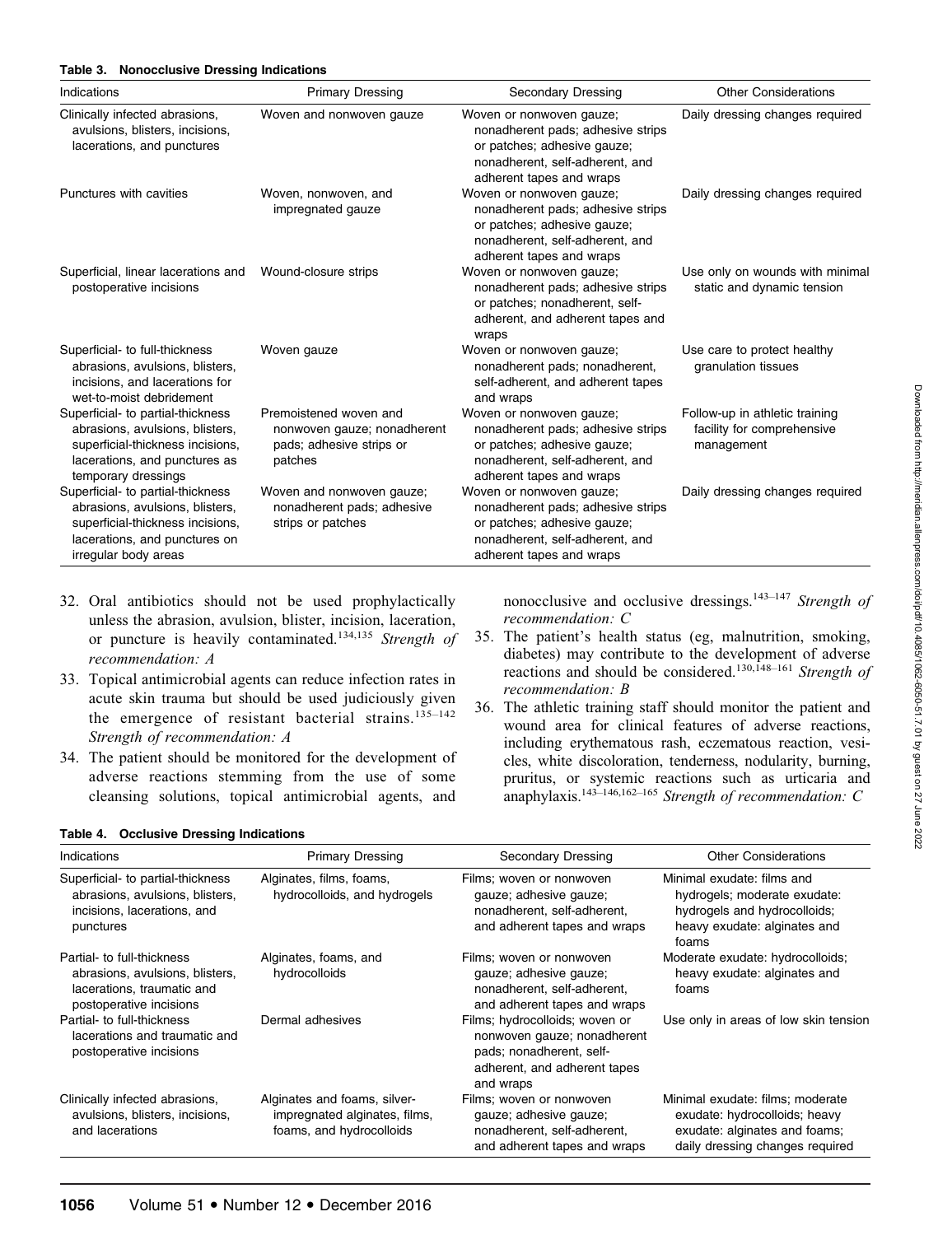Table 5. Recommended Duration of Wound Dressing Usage<sup>a</sup>

| Dressing Type                                                                                                                  | Duration, d |
|--------------------------------------------------------------------------------------------------------------------------------|-------------|
| Woven, nonwoven, and impregnated sterile<br>gauze; nonadherent pads; and adhesive<br>strips and patches87,91,93,94,105,113,168 |             |
| Wound-closure strips <sup>174</sup>                                                                                            | $5 - 10$    |
| Alginates <sup>105</sup>                                                                                                       | $\leq$ 7    |
| Films and foams <sup>91,94,105,122,170</sup>                                                                                   | $3 - 7$     |
| Hydrogels <sup>94,105,122</sup>                                                                                                | $1 - 7$     |
| Hydrocolloids94,105,122,170                                                                                                    | $5 - 7$     |
| Dermal adhesives <sup>171,172</sup>                                                                                            | $5 - 10$    |

<sup>a</sup> Wounds without dressing-integrity problems (eg, wrinkling or bunching, channel formation, separation from periwound tissues, strike-through, leakage of exudate) or clinical features of adverse reactions or infection.<sup>89,91,94</sup>

- 37. Treatment of the adverse reaction should consist of identifying the reaction, removing the causative agent, and directing appropriate measures at the reaction.<sup>143-146,162-165</sup> Strength of recommendation: C
- 38. Criteria for physician referral include
	- a. Any evidence of deeper injury that may require repair, evaluation for nerve or tendon damage, or concern for heavy contamination. Strength of recommendation: C
	- b. Wounds that develop erythema, warmth, edema, drainage, pain, or rash or demonstrate delayed healing. Strength of recommendation: C

# Follow-Up

- 39. The athletic training staff should visually inspect the patient, wound area, and dressing daily throughout the healing process.
	- a. The visual inspection should include the patient, wound bed, and periwound tissues for the presence of adverse reactions and infection. If any signs or symptoms are present, the patient should be referred to a physician. Strength of recommendation: C
	- b. Frequency of dressing changes varies based on the type of dressing (Table 5). A dressing change is warranted with evidence of dressing channel formation, separation from periwound tissues, significant exudate accumulation, strike-through, leakage, or wound desiccation.<sup>89,91,94,166,167</sup> Strength of recommendation: C
	- c. Dressing transitions are required as reductions in exudate and new tissue growth occur during healing.† Strength of recommendation: C
- 40. Patients should be educated on dressing guidelines to increase compliance.
	- a. Patients should follow instructions from the athletic training staff on dressing changes. Occlusive dressings can stay in place over wounds for longer periods than nonocclusive dressings.<sup>91,94,105,122,170–172</sup> Strength of recommendation: C
	- b. Patients will notice changes in the dressing over time. An accumulation of moisture beneath occlusive dressings may be visually detected or demonstrated by expansion of the dressing over the wound bed and

†References 91, 94, 100, 104, 108, 168, 169.

should not be confused with infection.<sup>91,103,105,173</sup> Strength of recommendation: C

c. Patients must immediately report dressing channel formation, separation from periwound tissues, seal breach, strike-through, or leakage or signs or symptoms of adverse reactions and infection.89,91,94,166,167 Strength of recommendation: C

# Supplies for Athletic Training Facilities and Kits

- 41. Supplies to manage acute skin trauma should be available in the athletic training facility.
	- a. Cleansing: normal saline, potable tap water, 35-mL syringe, 18- to 20-gauge needle hub or plastic cannula, antiseptic skin cleanser, and clean basin or cup.
	- b. Debridement: normal saline, potable tap water, 35-mL syringe, 18- to 20-gauge needle hub or plastic cannula, woven gauze, high-porosity sponge or surgical scrub brush, and sterile scissors and tweezers.
	- c. Dressings: nonocclusive dressings (woven, nonwoven, and impregnated sterile gauze, nonadherent pads, adhesive strips and patches, and wound-closure strips), occlusive dressings (alginates, films, foams, hydrogels, hydrocolloids, and dermal adhesives), adhesive gauze, and nonadherent, self-adherent, and adherent tapes and wraps.
	- d. Miscellaneous: sterile or clean (or both) drapes or towels, biohazard container, boxed gloves, face or eye shields (or both), and topical antibiotics.
- 42. Supplies to manage acute skin trauma should be available in athletic training kits.
	- a. Cleansing: normal saline, potable tap water, 35-mL syringe, 18- to 20-gauge needle hub or plastic cannula, and clean basin or cup.
	- b. Debridement: same as cleansing.
	- c. Dressing: nonocclusive dressings (woven and nonwoven sterile gauze, nonadherent pads, and adhesive strips and patches), adhesive gauze, and nonadherent, self-adherent, and adherent tapes and wraps.
	- d. Miscellaneous: boxed gloves, face or eye shields (or both), and biohazard container.

# **BACKGROUND**

Acute skin trauma is a disruption of the integrity of the epidermis, dermis, or subcutaneous tissues (or a combination of these). Acute wounds are characterized based on the mechanism of injury and resultant tissue damage and include traumatic abrasions, avulsions, blisters, lacerations, punctures, and traumatic and postoperative incisions. The mechanisms of injury of acute skin trauma are shear and tensile forces and tensile loads.174 Acute wounds can also be characterized by the amount of tissue damage.<sup>175</sup> Superficial-thickness wounds involve damage to the superficial epidermis. Partial-thickness wounds extend through the epidermis and into the superficial dermis. Full-thickness wounds extend through the epidermis and dermis and into the subcutaneous adipose tissue. Acute wounds proceed through an orderly and timely reparative process of inflammation, proliferation, and remodeling that results in restoration of anatomic and functional integrity and wound appearance.<sup>176</sup> Some have characterized acute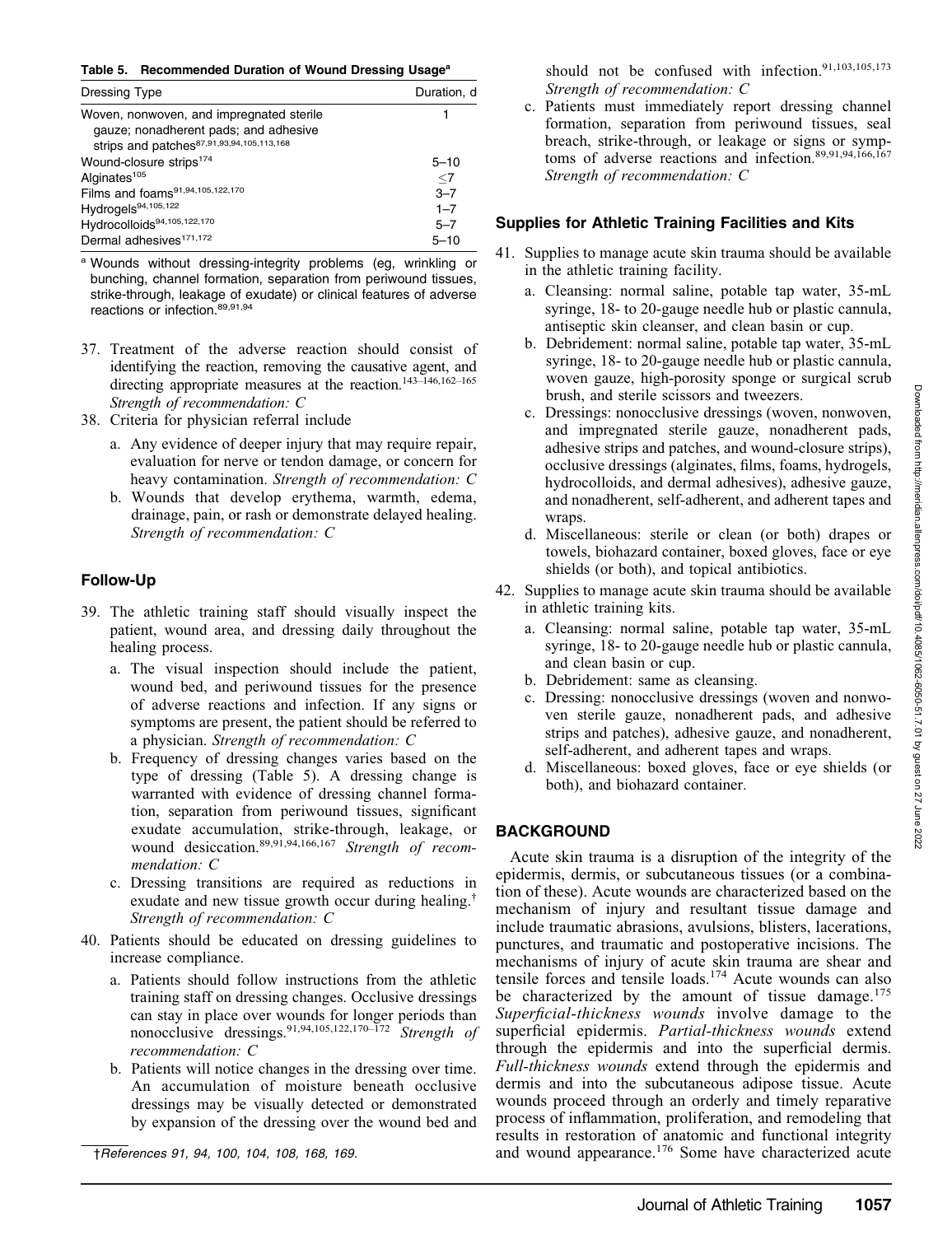wounds as those that heal themselves within 4 to 6 weeks.<sup>124</sup>

# THE EVIDENCE AND LITERATURE REVIEW

# **Cleansing**

Wound cleansing, considered a critical part of the management of acute skin trauma, is the process of applying a nontoxic solution to aid in the removal of exudate, bacteria, foreign debris, and dressing residue to create an environment conducive for healing.<sup>39,177</sup> Acute wounds are initially considered to be contaminated; cleansing is necessary to remove any debris and facilitate healing.<sup>9,11,17</sup> After the initial cleansing, it may not be necessary to cleanse wounds at every dressing change but rather to rehydrate a wound to create a moist environment, visualize and assess the wound, minimize trauma during adherent dressing removal, or promote patient comfort.<sup>9,12–18,178</sup> If signs of clinical infection are present, then continued wound cleansing is necessary.

Technique. The selection of an appropriate cleansing technique is necessary to create an optimal environment for wound healing (ie, a moist, clean, warm environment). The more commonly used techniques include irrigation, showering, hydrotherapy (eg, whirlpool baths and soaks), and scrubbing and swabbing.

Irrigation. Irrigation, the steady flow of solution across the wound surface, is the preferred method of cleansing.<sup>11,39,179</sup> The purpose of irrigation is to remove loose debris and excess wound secretions to create an optimal healing environment. This method allows for newly granulating tissue to be preserved, bacteria and debris to be effectively removed, and the comfort and convenience of the patient to be ensured. The potential risks associated with this technique include splash back, additional trauma, and bacteria driven into deeper tissues if the pressure is excessive.<sup>11</sup>

Although many irrigation recommendations are based on trials involving chronic wounds, investigators<sup>11,19–25,29,39</sup> agree that high-pressure irrigation (eg, 4–15 psi [27.58– 103.42 kPa]) is the best practice for cleansing superficial- to full-thickness abrasions, incisions, and lacerations. Authors19 of an evidence-based medicine review found that a pressure of 13 psi (89.63 kPa) was effective in reducing infection and inflammation in lacerations and chronic wounds among children and adults, although no consensus exists as to the optimal pressure that should be used. Researchers<sup>24</sup> agree that low-pressure irrigation (eg,  $\leq 4$  psi [27.58 kPa]) is not as effective in cleansing and serves only to moisten the wound bed. Pressures greater than 25 psi (172.4 kPa) may be necessary to debride a wound but are not recommended for routine cleansing, as they may damage healthy granulation tissue.<sup>13,24</sup>

The equipment commonly used for irrigation includes bulb syringes, pressurized canisters, and syringes with an attached needle or catheter. A 35-mL syringe with an 18- to 20-gauge needle, needle hub, or plastic cannula exerts pressures in the range of 7 to 11 psi (48.26–75.84 kPa), delivering a solution without damage to the tissue.<sup>11,19,23,24</sup>

**Showering.** Showering is effective for larger traumatic wounds, although the pressure is rarely controlled. Authors of a Cochrane review<sup>20</sup> examining the effects of postoperative showering versus no showering found strong evidence of no difference in the infection and healing rates of incisions. However, investigators<sup>19,20</sup> reported that patients derived a sense of health and well-being from showering.

Hydrotherapy. Whirlpool baths can be used as an aggressive form of cleansing; the turbulence of the water dislodges debris from the wound bed. More often used for chronic wounds, bathing in lukewarm tap water has become an increasingly common practice, although its role may be considered more for debridement than cleansing.11,24,26 Researchers<sup>19</sup> suggested that whirlpool therapy may reduce pain and inflammation in surgical incisions during the first 72 postoperative hours. Clinically, this method of cleansing may be used to hydrate a wound, even though concerns and potential risks include disrupting the moisture balance of the wound bed, macerating periwound tissues, and impairing healing by introducing microorganisms from the immersion fluid.<sup>11</sup>

Scrubbing and Swabbing. Scrubbing and swabbing involve the use of a material (eg, gauze, foam) to wipe the surface of the wound in a systematic manner. This method lacks the evidence necessary to show that it creates the optimal wound environment: scrubbing and swabbing redistribute bacteria over the wound as opposed to removing them.9,13,24,26–29 Cotton wool fiber remnants from woven gauze often contaminate the wound and have resulted in nonwoven swabs being the material of choice for swabbing.<sup>9,13,29</sup> Swabbing can be used to cleanse the periwound tissues or wounds with loose necrotic tissue or slough (moist necrotic tissue).<sup>26,27</sup> However, others<sup>9,13,24,26–29</sup> caution against using the swabbing technique on the wound bed because of residual damage to the granulating tissue. Overall, no evidence supports or refutes scrubbing and swabbing to cleanse wounds.<sup>19</sup>

Solutions. The selection of an appropriate nontoxic solution to remove debris and create an environment to promote healing is a critical component of wound cleansing. Various cleansing solutions are recommended for their therapeutic value.<sup>180</sup> The characteristics of an ideal solution are nontoxicity to human tissue, effectiveness in the presence of organic material, ability to reduce the number of microorganisms, low likelihood of causing sensitivity reactions, cost-effectiveness, availability, and shelf-life stability.<sup>41,178,181</sup> Based on these characteristics, many authors<sup>7,12,20,182</sup> consider normal saline the most appropriate cleansing solution for acute skin trauma, although the use of potable tap water has become more widely accepted.

Normal Saline and Potable Tap Water. In a number of evidence-based medicine reviews, researchers<sup>19,20,25,30–33</sup> have examined the effectiveness of normal saline and potable tap water on rates of infection and healing in acute wounds. Good evidence shows that effective cleansing can be achieved with normal saline or potable tap water. In a Cochrane review<sup>20</sup> comparing normal saline and tap water as cleansers, the incidence of infections among various acute wounds and sutured lacerations in adults was reduced with the use of tap water. It is notable that the solutions were at different temperatures in the trials: normal saline at room temperature and tap water at  $98.6^{\circ}F(37^{\circ}C)$ . However, water from a properly treated supply and run from the tap for a few minutes before use does not increase the risk of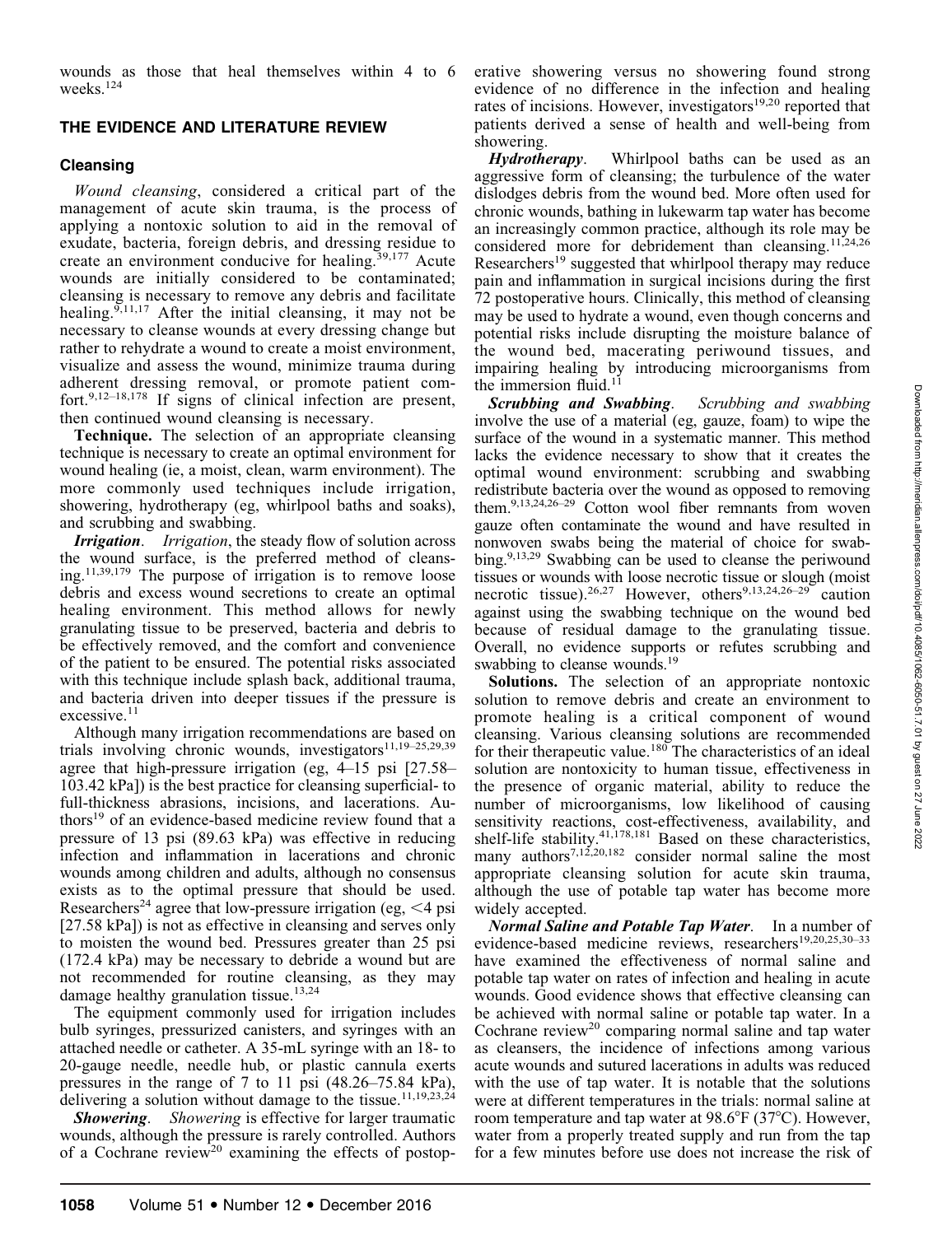contamination and infection.<sup>178</sup> Tap water has the advantages of being efficient, cost-effective, and accessible.<sup>20</sup> Yet tap water should not be used to cleanse wounds in which tendon or bone is exposed. Normal saline is the recommended solution for these wounds.34

Antiseptics. Topical antiseptics are antimicrobial agents that kill or reduce the number of microorganisms that may impede wound healing. Commonly used solutions include povidone-iodine (eg, Betadine; Purdue Products LP, Stamford, CT) and hydrogen peroxide.<sup>36,38-41,183,184</sup> However, the use of antiseptics as prophylactic antimicrobial agents for acute skin trauma has been controversial for many years.<sup>35-37,40,184</sup>

Several investigators $19,37$  have examined the effects of povidone-iodine and the product Betadine on rates of infection and healing. In 1 evidence-based medicine review,19 infection rates were compared between acute wounds that were cleansed with 1% povidone-iodine or with normal saline. Among contaminated postoperative incisions and traumatic lacerations, 1% povidone-iodine was favored over normal saline. An individual trial in this review<sup>19</sup> examining lacerations demonstrated no differences in infection rates between 1% povidone-iodine and normal saline. Authors<sup>37</sup> of a more recent evidence-based medicine review examined the use of iodine and other local wound care methods (eg, honey, silver-impregnated dressings) on postoperative incisions and various acute wounds and noted no differences in rates of infection or healing. An additional narrative review<sup>35</sup> examining the effects of povidone-iodine on healing in animal and human wound models has raised questions about the benefits of the solution; delayed wound healing, reduced wound strength, and increased rates of infection were noted when acute skin trauma was treated with the antiseptic. In a small investigation, researchers<sup>41</sup> demonstrated the safe use of antimicrobials in diluted concentrations. A 1 : 10 diluted solution of Betadine was effective against bacteria and not harmful to human fibroblasts.<sup>41</sup> A 1:5 diluted solution of Betadine was toxic to fibroblasts and, therefore, one may conclude that the commercially produced solution of Betadine would be toxic as well.<sup>4</sup>

Other investigations have examined the efficacy of hydrogen peroxide as an antiseptic in animal and human wound models. In a narrative review,<sup>38</sup> hydrogen peroxide demonstrated minimal effects in reducing the bacterial bioburden (quantity of microorganisms), but the findings were inconclusive regarding cytotoxic effects on tissues and rates of healing. Small experimental investigations $41,42$ support the finding that hydrogen peroxide is ineffective in reducing microorganisms in the wound bed. However, these trials demonstrated a greater cytotoxic effect of hydrogen peroxide on tissues,  $42,43$  which perhaps delayed healing.

Temperature. Athletic trainers must also consider the temperature of the solution to facilitate healing. The recommended temperature of the cleansing solution is between 98.6°F and 107.6°F (37°C and 42°C).<sup>13,14,44,45</sup> Mitotic activity (reproduction of cells essential to healing) decreases as the wound temperature drops after cleansing or dressing changes. It can take up to 40 minutes for the wound bed to return to its original temperature and up to 3 hours for mitotic activity to return to normal.<sup>45</sup> Therefore, using a cool cleansing solution may delay the healing process.14 Although research directly examining the effects

of various solution temperatures on wound healing is lacking, some evidence suggests that lower temperatures may delay wound healing.<sup>45</sup>

# Debridement

Debridement is the removal of necrotic or devitalized tissue, microorganisms, contaminated tissue, fibrin or foreign bodies, and cellular debris from the wound bed.53,54,75,185 After acute skin trauma, debridement should be used to decrease the risk of infection and create an environment suitable for healing. Thorough cleansing of the wound should be performed initially and, if necessary, debridement used to remove remaining debris or devitalized tissue from the wound bed. The wound should be debrided until only normal vascularized tissue remains.<sup>54,56</sup> Debridement can decrease the bacterial concentration within the wound bed, decreasing the bacterial bioburden<sup>83</sup>; improve the function of leukocytes, reducing the risk of infection; shorten the inflammatory phase, decreasing the energy required for healing; and remove debris and tissue from the wound bed, eliminating the physical barrier to healing.<sup>66</sup>

Technique. Many debridement methods are available to health care providers. The methods that ATs can consider using include irrigation, hydrotherapy, wet-to-dry, wet-tomoist, scrubbing, conservative sharp, chemical, and autolytic debridement.

**Irrigation.** Irrigation is the delivery of normal saline or potable tap water to the wound bed in a constant or pulsed stream.<sup>3,57–59</sup> Irrigation can serve as an extension of cleansing to remove loose superficial debris or necrotic tissue from superficial- to full-thickness abrasions, avulsions, blisters, incisions, lacerations, and punctures. $3,57-59$ Recommended pressure ranges from 4 to 15 psi (27.58– 103.4 kPa) for all wounds except punctures, for which 2 to 4 psi (13.79–27.58 kPa) is recommended to avoid driving debris and contaminants deeper into the wound.<sup>3,57,59,61</sup>

Hydrotherapy. Whirlpool baths and soaks use potable tap water to soften and remove devitalized tissue and toxic debris and dilute the bacterial content of the wound bed. The body part and wound are submerged in water between 95.9°F and 102.2°F (35.5°C and 39.0°C) for 20 to 30 minutes.<sup>63</sup> Although commonly used, hydrotherapy is not recommended for acute skin trauma. This technique can increase the risk of cross-contamination from the whirlpool tub or other container, and it is neither cost-effective nor time-effective to drain, properly clean and disinfect, and

refill the whirlpool tub or container after each patient.<sup>63</sup><br>Wet to Dry. Wet-to-dry debridement is the use Wet-to-dry debridement is the use of woven gauze with large pores that is premoistened with normal saline, potable tap water, or chemicals and placed directly on the wound bed.<sup>55</sup> The gauze is allowed to remain on the wound bed undisturbed for 8 to 24 hours until dry and then quickly removed.<sup>66,68</sup> Devitalized tissue adheres to the gauze as drying occurs and is debrided from the wound with removal of the gauze. Wet-to-dry debridement is not recommended for acute skin trauma. Wet-to-dry debridement is nonselective in tissue removal; as a result, healthy granulation tissue may also adhere to the gauze and be removed, adversely affecting the healing process<sup>57,59,64,67,69</sup> and causing additional pain.<sup>65,70</sup>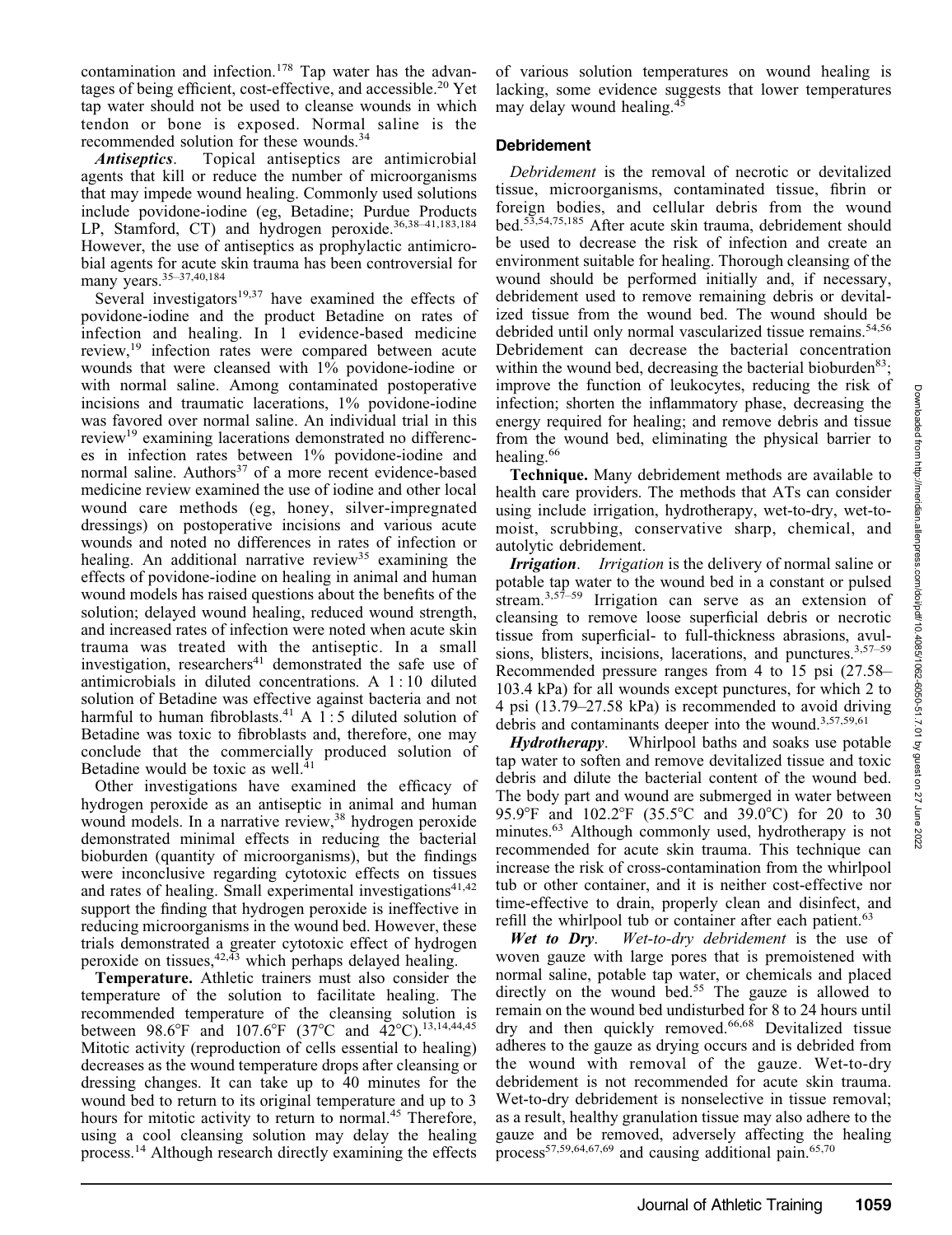Wet to Moist. Similar to wet-to-dry debridement, wetto-moist debridement is the placement of woven gauze with large pores that is premoistened with normal saline or potable tap water over the wound bed. The gauze is allowed to remain on the wound bed for minutes to hours and removed before drying is complete. Wet-to-moist debridement may be used for superficial- to full-thickness abrasions, avulsions, blisters, incisions, and lacerations. This technique is a rapid method of debridement and allows for removal of debris, devitalized tissue, and eschar (black necrotic tissue, scab), while protecting healthy granulation tissue and producing minimal pain.<sup>59</sup>

**Scrubbing.** Scrubbing is the use of a sponge with high porosity (90 pores/in<sup>2</sup> [14 pores/cm<sup>2</sup>]) or a surgical scrub brush, along with normal saline or potable tap water, to scour the wound bed from the middle toward the wound margins in a circular pattern.<sup>66</sup> Scrubbing can be used with superficial- to partial-thickness abrasions, avulsions, blisters, incisions, and lacerations contaminated with large quantities of small debris (eg, sand, grass, clay, asphalt).<sup>66</sup> This technique is nonselective, with potential removal of healthy granulation tissue, and the mechanical pressure of the sponge or brush can produce pain.

Conservative Sharp Debridement. Conservative sharp debridement is the use of sterile scissors and forceps or tweezers to remove loosely adhering devitalized tissue that lies superficial to viable tissue on the wound bed.<sup>71</sup> Conservative sharp debridement of acute skin trauma is typically performed in a single visit and may be used on superficial- to full-thickness abrasions, avulsions, blisters, incisions, and lacerations.72 Applicable state practice acts may allow ATs to perform this technique but should be verified.174

Chemical Debridement. Chemical debridement is the application of sodium hypochlorite, hydrogen peroxide, or povidone-iodine in water-based solutions; silver; or honey directly to the wound bed or the use of chemicalimpregnated dressings over the wound. Although chemicals may facilitate debridement, their use is controversial and not recommended for acute skin trauma.<sup>71,73,74</sup> Some authors have recommended chemicals for debridement of infected wounds<sup>71</sup> or with wet-to-moist debridement.<sup>75</sup> The effervescent effect of hydrogen peroxide may aid debridement, but hydrogen peroxide and sodium hypochlorite are thought to be cytotoxic to healthy granulation tissue.<sup>74</sup> Silver and silver-impregnated dressings have been used for centuries to provide antimicrobial debridement of colonized and clinically infected wounds. In an evidence-based medicine review, Vermeulen et al<sup>121</sup> demonstrated insufficient evidence for the use of silver-impregnated dressings to manage contaminated or infected acute and chronic wounds.

Autolytic Debridement. Autolytic debridement is the use of the body's mechanisms to promote proteolytic digestion of necrotic tissue in a moist environment created by the application of occlusive dressings such as alginates, films, foams, hydrogels, and hydrocolloids.<sup>76,79,83,85</sup> The moist environment allows endogenous collagenase enzymes within the wound to liquefy necrotic tissue, which can then be more easily digested by macrophages.51,55,57,58,75,77,80,82 The body selectively digests only nonviable tissue and the moist environment allows for painless debridement.71 Autolytic debridement can be used with superficial- to full-thickness abrasions, avulsions, incisions, and lacerations; superficial- to full-thickness blisters after removal of the necrotic roof with conservative sharp debridement<sup>71</sup>; and superficial- to partial-thickness punctures. Autolytic debridement is slow, occurring over several days, and is not recommended for infected wounds.<sup>57,66,75</sup>

In an evidence-based medicine review, Lewis et al<sup>79</sup> examined the use of dressings in the autolytic debridement of postoperative incisions. Overall, modern occlusive dressings were favored over gauze dressings for healing. Findings from individual trials in the review<sup>79</sup> produced no clear evidence of differences in rates of healing among polyurethane foam, silicone foam, and alginate dressings. Several authors<sup>78,81,84</sup> have investigated the effectiveness of autolytic, wet-to-dry, and enzymatic debridement among various chronic wounds. Autolytic debridement using hydrogel and hydrocolloid dressings and wet-to-dry debridement using normal saline-soaked gauze produced a satisfactory environment to promote healing of pressure ulcers.<sup>81</sup> In this study, the hydrogel dressing was preferred because the transparent construction allowed for visual assessment of the wound bed and removal of the dressing did not damage healthy tissue. Other authors<sup>84</sup> have shown hydrogel dressings to be effective in managing chronic and necrotic wounds with slough. For debridement of leg ulcers, no differences were demonstrated between autolytic and enzymatic debridement in rates of healing.78

# Dressings

It is well established that acute wounds should be covered with a dressing to support the healing process rather than be left uncovered and exposed to the external environment.<sup>2,86–90</sup> Dressings used with acute skin trauma must promote an environment that will facilitate complete healing in the shortest possible amount of time.<sup>100,112</sup> A variety of nonocclusive and occlusive dressings are available, but purchasing a wide selection is likely not cost-effective for athletic training facilities. Athletic trainers may choose to select and become proficient in using a few brands of dressings from each category.

Nonocclusive Dressings. Nonocclusive dressings are readily accessible and used in most athletic training facilities for the management of acute skin trauma.<sup>181,186</sup> These dressings are available in a variety of forms and include woven, nonwoven, and impregnated sterile gauze, nonadherent pads, adhesive strips and patches, and woundclosure strips.

**Primary Dressings.** Primary dressings are designed to make contact with the wound bed.<sup>187</sup> Nonocclusive dressings can be used as primary dressings for several wound types. Woven and nonwoven gauze can be used for clinically infected abrasions, avulsions, blisters, incisions, lacerations, and punctures.  $91,92$  These dressings can be applied alone or in combination with topical antimicrobial agents $91,92$  and may be cost-effective when compared with other dressings.<sup>91</sup> Woven, nonwoven, and impregnated gauze strips and rolls can be used for puncture wounds with cavities.93–96 The dressings eliminate dead space, prevent premature closure of the wound surface, and allow healing to occur from the wound base upward. $93-96,188$  Woundclosure strips can be used for superficial, linear lacerations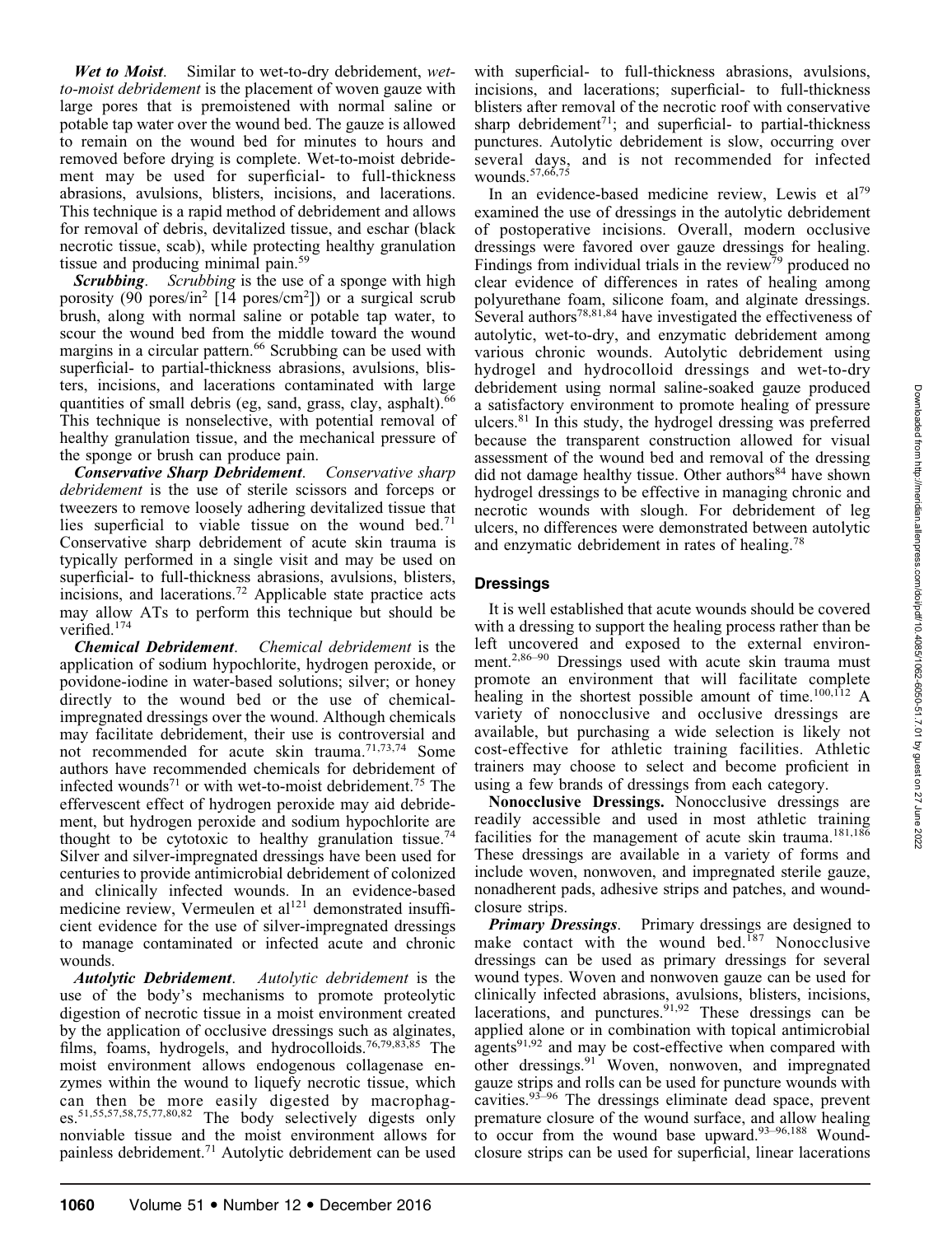Downloaded from http://meridian.allenpress.com/doi/pdf/10.4085/1062-6050-51.7.01 by guest on Downloaded from http://meridian.allenpress.com/doi/pdf/10.4085/1062-6050-51.7.01 by guest on 27 June 2022

27 June

and postoperative incisions with minimal static and dynamic tension.3,97,98 Woven gauze with an open-weave pattern can be used for mechanical (wet-to-moist) debridement of superficial- to full-thickness abrasions, avulsions, blisters, incisions, and lacerations.<sup>55,68,91</sup>

Woven and nonwoven gauze, nonadherent pads, and adhesive strips or patches premoistened with normal saline<sup>95,99</sup> or potable tap water can be used as temporary primary dressings for superficial- to partial-thickness abrasions, avulsions, and blisters and superficial-thickness incisions, lacerations, and punctures. $91$  This dressing technique is appropriate when an immediate return to physical activity is necessary. Further evaluation and appropriate cleansing, debridement, and dressing should be conducted in the athletic training facility. Woven and nonwoven gauze, nonadherent pads, and adhesive strips or patches can also be applied to wounds sustained on irregular body surfaces when other dressings cannot be held in place.

Secondary Dressings. Secondary dressings are designed to be used in combination with primary dressings to provide additional absorption, protection, or occlusion for the wound bed.187 Woven or nonwoven gauze, nonadherent pads, and adhesive strips or patches can be used as secondary dressings for superficial- to full-thickness abrasions, avulsions, blisters, lacerations, punctures, and traumatic and postoperative incisions.<sup>91,94,100,101</sup> Woven and nonwoven gauze can be applied over the primary dressing to absorb moderate-to-heavy amounts of exudate, which can leak from or strike through the primary dressing.<sup>100</sup> Strike-through is the leakage of exudate from the wound bed that becomes visible through the dressing. Gauze and nonadherent pads can provide additional padding and protection to the wound. Roll gauze and adhesive strips or patches can also assist in securing the primary dressing to the periwound tissues.

Occlusive Dressings. Semipermeable and impermeable occlusive dressings are designed to interact with the wound to facilitate healing and lessen the risk of infection and adverse reactions. Among the numerous classes of occlusive dressings, alginates, films, foams, hydrogels, hydrocolloids, and dermal adhesives are the most accessible to ATs for managing acute skin trauma.

**Primary Dressings.** For several wound types, occlusive dressings should be used as primary dressings and applied directly to the wound bed. Alginate, film, foam, hydrocolloid, and hydrogel dressings should be used for superficialto partial-thickness abrasions, avulsions, blisters, incisions, lacerations, and punctures.<sup>2,90,91,95,102–112</sup> Films and hydrogels are indicated for superficial-thickness wounds based on their ability to manage low levels of exudate. Films are nonabsorbent; with higher levels of exudate, channels (progression of exudate from the wound bed to the perimeter of the dressing) can form in the dressing and compromise the seal edge and barrier properties with subsequent leakage.<sup>91</sup> Hydrogels can absorb minimal-tomoderate amounts of exudate and are unique in that they can also donate moisture to the wound bed,  $107$  thereby lowering the risk of desiccation in minimally draining superficial wounds.<sup>108</sup> Partial-thickness wounds with moderate exudate should be managed with hydrocolloids or hydrogels. Hydrogels should be closely monitored because maceration of the wound and periwound tissues can occur from the high water content and slow absorption of exudate.103,106 Alginate and foam dressings are indicated for partial-thickness wounds with heavy exudate. High absorbency allows alginates and moderate-to-high moisture vapor transmission (evaporation of fluid from the wound bed through the dressing) and high absorbency enables foam dressings to manage large amounts of exudate.<sup>104</sup>

Partial- to full-thickness abrasions, avulsions, and blisters should be managed with alginates, foams, and hydrocolloids; lacerations and incisions can be managed with alginates, foams, hydrocolloids, or dermal adhesives.‡ Hydrocolloids should be applied to partial- to full-thickness abrasions, avulsions, and blisters accompanied by moderate exudate.<sup>109,115</sup> Hydrocolloids can also be used for lacerations and traumatic and postoperative incisions with moderate exudate and adequate tissue approximation.113,114,116 Alginates and foams should be used to manage the heavy exudate typically produced by partialto full-thickness abrasions, avulsions, blisters, lacerations, and traumatic and postoperative incisions with adequate tissue approximation.<sup>91,109,117</sup> Lacerations and traumatic and postoperative incisions in areas of low skin tension that require tissue approximation can be closed with dermal adhesives.97,98,118,119

Several classes of occlusive dressings can be used for contaminated and clinically infected wounds. Alginates and foams can be applied to clinically infected abrasions, avulsions, blisters, incisions, and lacerations.<sup>91,94,120,121</sup> The high absorbency of these dressings can effectively manage the significant amounts of drainage associated with infection, but daily changes are required.<sup>91,94,120</sup> Antimicrobial silver dressings can be used for contaminated and clinically infected abrasions, avulsions, blisters, incisions, and lacerations.120,121 Alginate, film, foam, and hydrocolloid dressings are available with different concentrations and release rates of silver.

Secondary Dressings. Occlusive dressings can be used as secondary dressings in combination with primary dressings on superficial- to full-thickness abrasions, avulsions, blisters, lacerations, punctures, and traumatic and postoperative incisions. Although most occlusive dressings are available in sheet form with an adhesive backing, some foams and hydrogels are nonadhesive and require a secondary dressing.<sup>91,105,108,109</sup> Films are appropriate as secondary dressings to secure foams and hydrogels to provide occlusion<sup>122</sup> and can also be applied in combination with other occlusive dressings in sheet form for additional adherence to the periwound tissues and to prevent leakage of excess exudate from heavily draining wounds. Films and hydrocolloids can serve as secondary dressings for lacerations and traumatic and postoperative incisions that have been closed with sutures,  $3,101,113,114,116,123$  staples,  $101$  or dermal adhesives. $3,101$ 

Healing. Authors of evidence-based medicine reviews have focused on nonocclusive and occlusive dressing interventions for split-thickness skin graft (STSG) donor sites and traumatic and postoperative wounds in various populations. Among the broad categories of nonocclusive and occlusive dressings, strong evidence indicated that occlusive dressings were favored over nonocclusive

‡References 2, 90, 91, 97, 98, 102, 106, 109–119.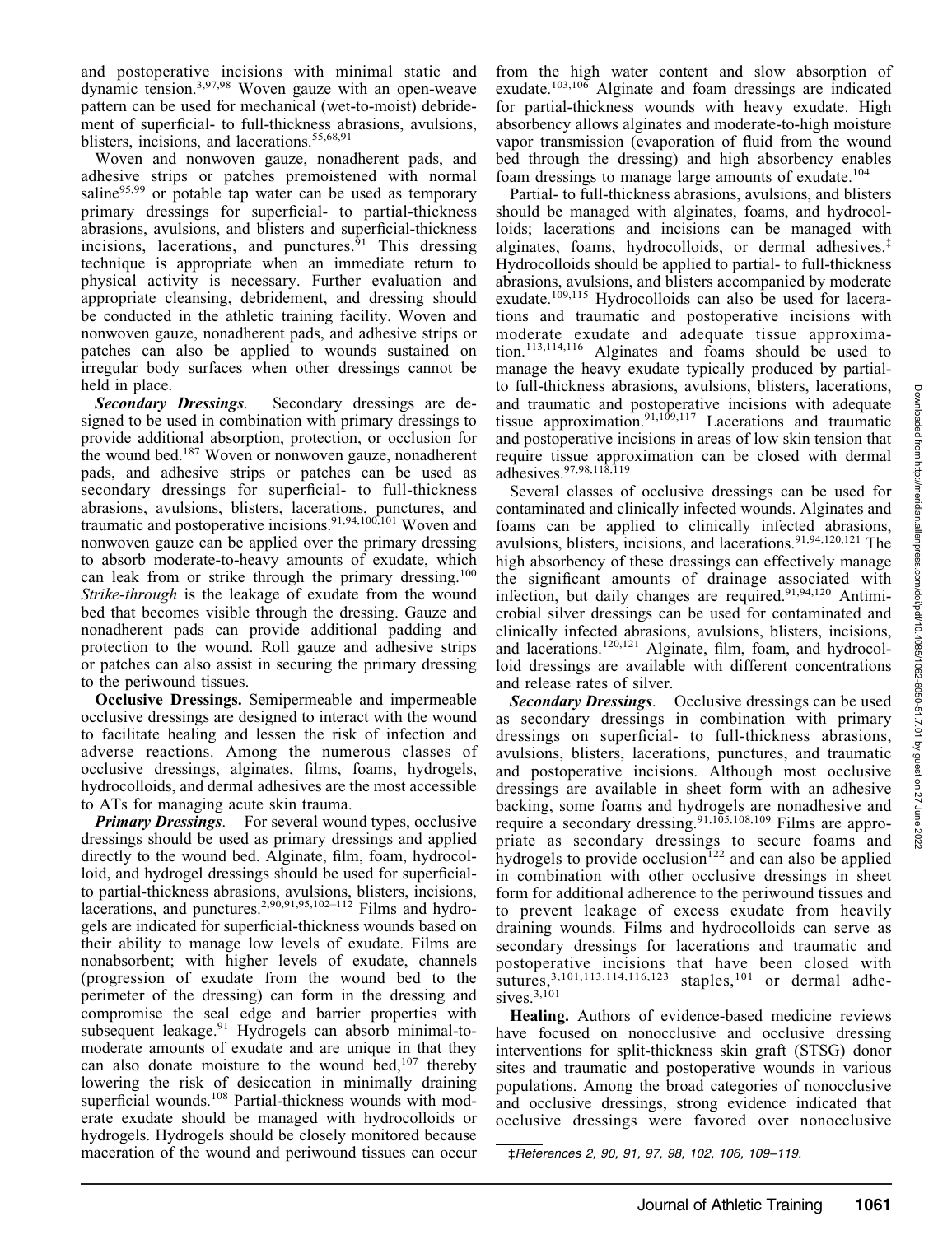dressings for rates of healing in STSGs.<sup>102</sup> This surgical wound is the equivalent of a superficial- to partial-thickness  $\alpha$ brasion.<sup>175</sup> In the review,<sup>102</sup> hydrocolloids and films were favored over nonocclusive dressings and hydrocolloids were also superior to other occlusive dressings for healing. Individual trials in the review $102$  revealed that alginates and foams were superior to nonocclusive dressings for healing. An additional review<sup>111</sup> showed no differences among nonocclusive and occlusive dressings in rates of healing among STSGs and postoperative incisions. An individual trial in this review<sup>111</sup> demonstrated that foams were superior to nonocclusive dressings in healing of STSGs. Evidence-based reviews examining the effects of nonocclusive and occlusive dressings impregnated with silver on uninfected<sup>189</sup> and contaminated and infected<sup>121,190</sup> acute and chronic wounds provide no clear evidence to support their effectiveness in increasing healing rates.

Authors of other evidence-based medicine reviews have reported on the efficacy of dermal adhesives for traumatic and postoperative wounds. A Cochrane review<sup>98</sup> examined standard wound closure (sutures, staples, wound-closure strips) and dermal adhesives for postoperative incisions. The findings demonstrated that sutures lessened dehiscence (separation of wound edges); wound-closure strips improved surgeons' assessments of cosmetic appearance; and sutures, staples, and wound-closure strips increased surgeons' satisfaction regarding ease of use. For time to complete closure, the review revealed inconsistent findings between standard wound-closure techniques (sutures, staples, wound-closure strips) and dermal adhesives. Among dermal adhesives, low-viscosity adhesive was favored over high-viscosity products, and octyl cyanoacrylate was favored over butyl cyanoacrylate for time to complete closure. An additional Cochrane review<sup>97</sup> reported on dermal adhesives and standard wound closure (sutures, staples, wound-closure strips) for traumatic lacerations. Dermal adhesives lessened pain, the time to complete closure, and the rate of erythema but increased the risk of dehiscence. No differences were found in cosmetic outcomes. Standard wound-closure techniques (sutures, staples, wound-closure strips) were favored as easier to use. A comparison of the dermal adhesives butyl cyanoacrylate and octyl cyanoacrylate demonstrated no differences in levels of pain, time to complete closure, dehiscence, or cosmetic outcome.

Experimental and clinical investigations present additional evidence for the benefits of occlusive dressings. In several small trials examining rates of healing in standardized abrasions, authors found that hydrocolloids and films were superior to nonocclusive dressings, $90$  other occlusive dressings,<sup>2,112</sup> and no dressing.<sup>2,90</sup> Hydrocolloids used as secondary dressings for sutured traumatic lacerations and postoperative incisions showed increased patient mobili- $_{\rm{ty}}^{191,192}$  and greater exudate control<sup>192</sup> when compared with nonocclusive dressings. For rates of healing, findings were inconsistent when hydrocolloids as secondary dressings for sutured and nonsutured lacerations and incisions were compared with nonocclusive dressings.<sup>113,193,194</sup>

Pain. Increased levels of pain are associated with the use of nonocclusive dressings. In an evidence-based medicine review, Wiechula<sup>102</sup> noted that nonocclusive dressings used as primary dressings for STSGs produced greater levels of pain on visual analogue scales at rest and with ambulation than occlusive dressings. Findings from individual trials in the review<sup>102</sup> demonstrated that hydrocolloids, films, and foams resulted in less pain than nonocclusive dressings. Several authors<sup>191,194,195</sup> have shown that hydrocolloids used as secondary dressings decreased levels of pain in sutured lacerations and postoperative incisions compared with nonocclusive dressings.

Infection. Rates of infection with various nonocclusive and occlusive dressings have been reported in the literature. In a review<sup>110</sup> of  $75$  studies (3047 wounds) examining infection under occlusive dressings and 36 studies (1085 wounds) examining infection under nonocclusive dressings used as controls for occlusive dressings, researchers demonstrated overall infection rates of 2.6% and 7.1%, respectively. This significant finding in overall rates was supported by further analyses of infection for dressings by wound type (eg, ulcers, burns, STSGs, abrasions, and lacerations), with occlusive dressings favored over nonocclusive dressings.<sup>110</sup> In an evidence-based medicine review,<sup>102</sup> occlusive dressings produced less infection than nonocclusive dressings in the management of STSGs. Among specific dressings, hydrocolloids and films were favored over nonocclusive dressings for decreased rates of infection. In a Cochrane review,  $97$  rates of infection did not differ between the dermal adhesives butyl cyanoacrylate and octyl cyanoacrylate in the closure of traumatic lacerations. In contrast, a separate Cochrane review<sup>98</sup> revealed no differences in rates of infection between nonocclusive standard wound closure (sutures, staples, wound-closure strips) and occlusive dermal adhesives in closure of postoperative incisions. Authors of several evidence-based medicine reviews examined the effects of nonocclusive and occlusive dressings impregnated with silver on uninfected<sup>189</sup> and contaminated and infected<sup>121,190</sup> acute and chronic wounds. No clear evidence supported their effectiveness to prevent or control infection. An evidence-based review<sup>101</sup> examined the efficacy of nonocclusive and occlusive dressings for postoperative incisions healing by primary intention (tissue approximation using sutures, staples, dermal adhesives, or a combination of these). The authors<sup>101</sup> found no clear evidence for differences in rates of surgical-site infection among nonocclusive dressings, occlusive dressings, and no dressings. Additionally, there was no clear evidence for the most effective dressing to lessen rates of infection.

# Identification of Infection and Adverse Reactions

The goal in treating acute skin trauma is to achieve rapid healing while providing optimal function and cosmetic results and minimizing adverse events. Adverse outcomes may occur when a phase of healing is delayed or prolonged; may result from the cleansing, debridement, or dressing technique or material used; or be due to the health status of the patient. Most acute skin trauma heals without consequence, although it is important to manage these wounds appropriately to lessen the number of poor outcomes and allow functional return to activity as quickly as possible.

Infection. The most common cause of impaired wound healing is infection.<sup>130</sup> In acute skin trauma, the barrier to bacteria is compromised by disruption of the epidermis, dermis, or subcutaneous tissues (or all 3) and loss of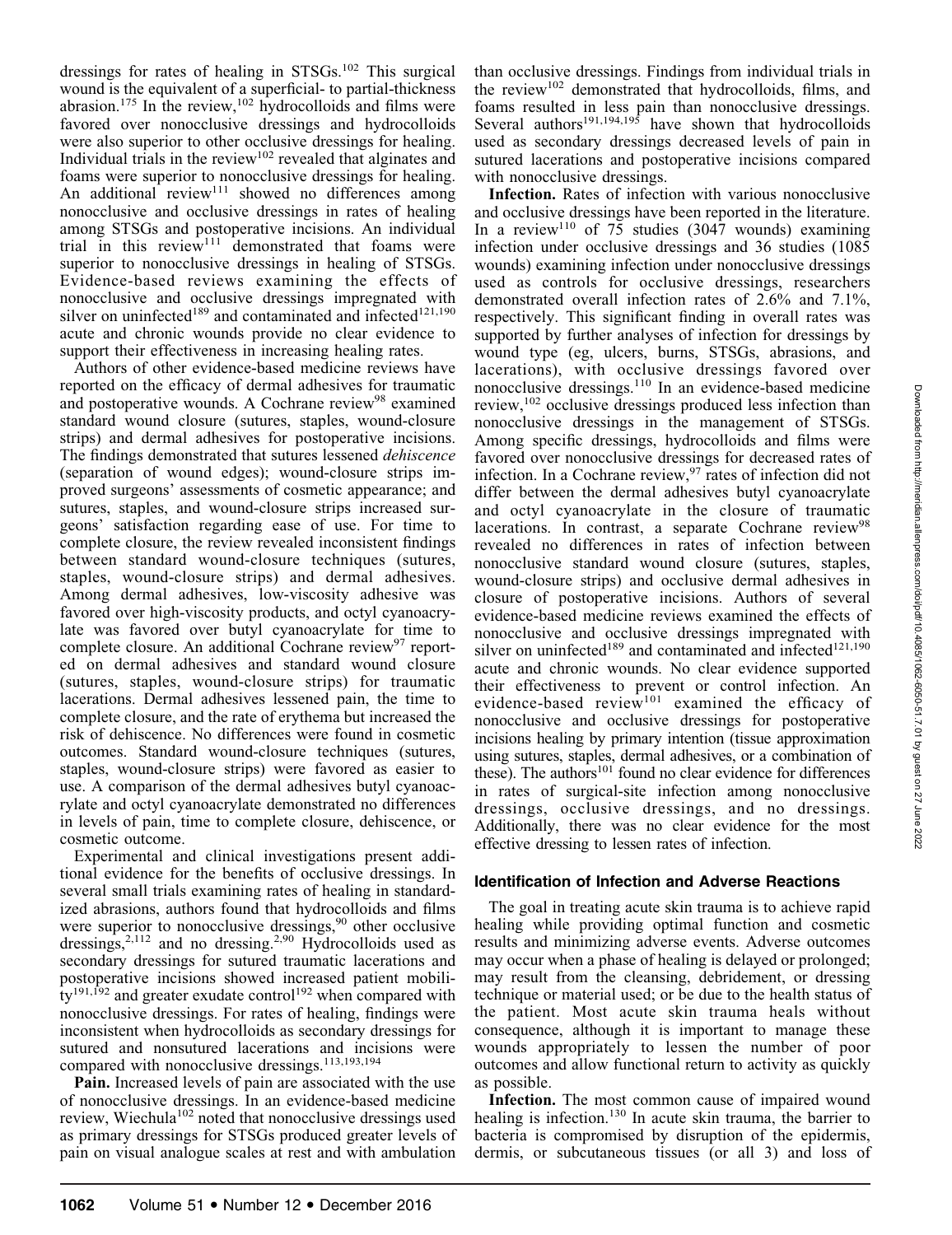27 June

protective defense mechanisms. Wounds can then become contaminated with bacteria. Although bacteria are present, multiplication of bacteria has not yet taken place.<sup>126</sup> Colonization is a normal state, with multiplying microorganisms present in the wound but no host reaction and no clinical indication or evidence of tissue damage.<sup>196</sup> Bacterial contamination of the wound will not delay the healing process, and colonization of skin microflora may actually enhance healing.<sup>39</sup> Healing becomes impaired when colonization progresses to critical colonization and then to infection.<sup>39</sup> Critical colonization is the transition state between colonization and invasive wound infection.<sup>196</sup> Critical colonization is reached when the host defenses are unable to maintain the balance of organisms at colonization.126 This transition period is a multifactorial process and is specific to the individual patient and the particular bacteria in the wound.126 At critical colonization, the granulation bed of the wound may appear unhealthy, but there is no tissue invasion and the only clinical feature may be delayed healing.196

Infection occurs when the presence of multiplying bacteria overwhelms the host defenses and subsequent host injury occurs.126 The most common causes of uncomplicated skin and soft tissue infections are group A  $\beta$ hemolytic Streptococcus and Staphylococcus aureus bacteria.197–202 Data from the SENTRY Antimicrobial Surveillance Program monitoring skin and soft tissue infections indicated that S *aureus* was the most common pathogen among complicated and hospitalized patients, followed by Pseudomonas aeruginosa, Enterococcus, Escherichia coli, Enterobacter, Klebsiella, and Streptococcus.<sup>203</sup> Streptococcal infections may be underrepresented because many cases, in contrast with other organisms, are mild and do not require patients to be hospitalized.204 Additionally, the incidence of streptococcal infections is difficult to assess given the lack of specimens and reliance on studies using unconventional identification methods.<sup>197</sup> The progression to infection is multifactorial and depends on the number of bacteria, their virulence and pathogenicity, and the host's ability to mount an immune response.<sup>196</sup> Intact skin often contains microflora at  $10<sup>5</sup>$  organisms per gram of tissue.<sup>196</sup> Infection can occur when the level of bacterial growth exceeds  $10<sup>5</sup>$  organisms per gram of tissue, although it can also occur at lower levels for more virulent bacteria such as  $\beta$ -hemolytic Streptococcus.<sup>125</sup> Depending on the nature of the wound and the organism involved, more than 50% of patients with wounds containing  $>10^5$  organisms per gram of tissue will develop an infection.<sup>205</sup> Factors affecting wound infection include history, location, and timing, which can predict the level of bacteria in a wound.<sup>130</sup> The longer the time from injury until treatment, the greater the bacterial bioburden of the wound. The mean time for those with  $>10^5$  organisms per gram of tissue is 5.17 hours from the time of injury.<sup>130</sup> When an infection does occur, wound healing is impaired through multiple mechanisms. Infection decreases oxygen tension; prolongs the inflammatory phase; impairs leukocyte chemotaxis and migration, phagocytosis, intracellular killing, angiogenesis, and epithe lialization; and produces collagen breakdown.<sup>124</sup>

Clinical features of infection are due to the excessive inflammatory response surrounding the wound. Cellulitis occurs when the infection spreads through the dermis and subcutaneous tissue.<sup>134</sup> Signs and symptoms may include fever, pain, edema, erythema, warmth, wound dehiscence, and delayed wound healing.124–128 Cellulitis borders are smooth and ill defined. Patients with more severe infections may present with vesicles, bullae, pustules, necrosis, ascending lymphangitis, and regional lymphadenopathy.<sup>127</sup>

Infection should be recognized and addressed promptly to prevent progression. Antibiotic treatment should be directed toward the most common pathogens or suspected cause of infection.197–202 Systemic antibiotics rather than topical antibiotics are appropriate for cellulitis. For nonpurulent cellulitis, empiric treatment is aimed at  $\beta$ -hemolytic Streptococcus and methicillin-susceptible S aureus and increasing coverage for community-associated methicillinresistant S aureus (CA-MRSA) for those who worsen in 48 hours or develop an abscess.<sup>204</sup> If a simple abscess is present or the wound is draining purulent material, the patient should be referred to a physician for possible incision and drainage. If the wound is drained and the infection does not appear to be spreading through the subcutaneous tissue, then systemic antibiotics are not needed.130 For those with a purulent cellulitis, empiric antibiotic therapy is given for CA-MRSA.<sup>204</sup> More information on the treatment of bacterial skin infections can be found in the National Athletic Trainers' Association position statement on skin diseases.<sup>129</sup>

Prevention of infection is paramount to optimizing healing of acute skin trauma. Wound cleansing, debridement, dressing techniques, and antimicrobials may all play roles in preventing infection.39,125,130–132 Skin antiseptics and systemic and topical antibiotics also play roles in preventing infection. Antiseptics such as iodine and chlorhexidine decrease bacterial counts and the number of bacteria colonizing the skin. An evidence-based medicine review<sup>133</sup> demonstrated that skin antisepsis was effective in reducing the risk of surgical-site infection. Therefore, it may be beneficial to cleanse periwound tissues with an antiseptic before primary closure of traumatic incisions and lacerations with wound-closure strips or dermal adhesives.

Systemic and topical antibiotics should be used appropriately by a physician because of the potential for side effects and development of resistance. Prophylactic systemic antibiotics are rarely needed, because acute wounds that are not grossly contaminated and have undergone appropriate cleansing and debridement have very low overall infection rates.<sup>135</sup> Authors<sup>134</sup> of an evidence-based medicine review evaluating prophylactic antibiotics for simple, nonbite wounds in the emergency room found they offered no benefit for lessening rates of infection. Overall, prophylactic antibiotics resulted in a greater incidence of infection compared with controls.<sup>134</sup> However, the use of prophylactic systemic antibiotics should be considered when associated risk factors for infection are present. Soft tissue injuries associated with a fracture, an animal or human bite, or an intraoral laceration are treated with antibiotics for 3 to 5 days, with the medication and length of treatment dependent on the injury type.<sup>138</sup> Prophylactic antibiotics should also be considered when factors associated with a higher risk of infection are present. These include mechanism of injury, amount of tissue damage, presence of contaminants, location of wound, comorbid medical conditions, and age of the wound. Wounds that are visibly contaminated or deep, expose tendon or bone, are jagged or stellate, or contain foreign bodies are considered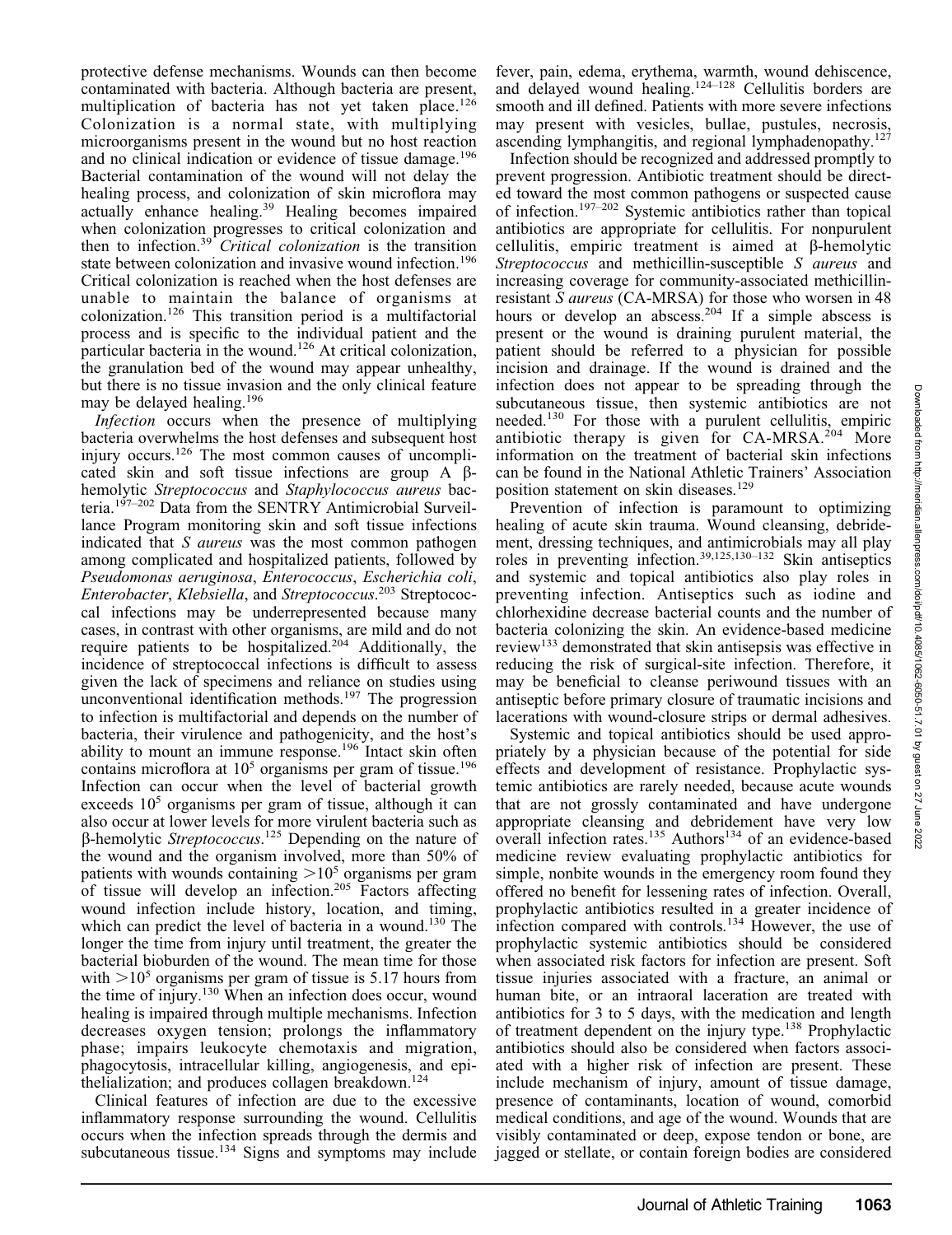at higher risk of infection.138,206 Location of the wound predicts infection: infection rates are higher in the thigh and arm and lower in the face and scalp.<sup>207</sup> Patient comorbidities, including extremes of age, diabetes, chronic renal failure, obesity, malnutrition, and immunocompromise due to illness or medications, can increase the risk of infection.138 Wounds that receive delayed treatment are at higher risk, and a delay greater than 10 hours becomes an important risk factor for infection.<sup>207</sup> Questions regarding the need for systemic prophylactic antibiotics require the patient to be referred to a physician. Topical antimicrobial agents may effectively reduce rates of infection with acute skin trauma. Authors<sup>142</sup> of a small review of clinical investigations examining the efficacy of topical antimicrobials revealed a decrease in infection rates among superficial- and partial-thickness abrasions, lacerations, punctures, and sutured lacerations compared with topical preparations without an antibiotic. Findings from individual trials in this review<sup>142</sup> showed no differences in rates of infection among triple antibiotic (neomycin, bacitracin, polymyxin B), mupirocin, bacitracin zinc ointment, and povidone-iodine cream. However, the period of use should be limited to help prevent emergence of resistant bacterial strains, hypersensitivity reactions, and adverse effects on wound healing.<sup>135–141</sup>

Adverse Reactions. Adverse reactions may occur with materials used to treat acute skin trauma. Allergic contact dermatitis can be caused by cleansing solutions and dressings but is more common with topical antimicrobial agents and neomycin in particular.<sup>145,162</sup> Clinical features vary and may include pruritus, eczematous plaque, edema and erythema with vesicles, or more generalized dermatitis.<sup>162</sup> Treatment involves removal of the offending substance and application of topical corticosteroids.162 Patients with more severe cases may require systemic corticosteroids and oral antihistamines.<sup>162</sup> Less frequently, immunoglobulin E-mediated allergic reactions and anaphylaxis may occur with topical antimicrobial use. Clinical features occur shortly after administration and can include pruritus, urticaria, dyspnea, throat swelling, nausea, diarrhea, dizziness, and death.<sup>143,144</sup> Treatment of anaphylaxis is emergent and includes epinephrine, corticosteroids, and antihistamines.<sup>143</sup> Chemical burns have occurred from prolonged contact with povidone-iodine in whirlpool baths and soaks or under an occlusive device or dressing.163 Povidone-iodine has also been associated with metabolic acidosis, cardiovascular instability, renal insufficiency, and death when used indiscriminately for large wounds.40,163 Patients with chemical burns may present with pain, well-demarcated erythema, bullae, and vesicles. Treatment is supportive with topical antibiotics and dressings that promote healing.163 Foreign-body reactions can develop from the use of dermal adhesives.146 Clinical features are wound-site tenderness followed by the appearance of a tumor or mass.<sup>146</sup> The adhesive should be removed and the wound monitored.<sup>146</sup>

Nonocclusive and occlusive wound dressings have been implicated in immediate and delayed reactions due to occlusion or excessive adhesion of the dressing to the wound.147 Folliculitis, caused by occlusion of the skin, occurs at the base of hair follicles over the periwound tissues.208 Clinical features may include multiple papules and pustules in areas covered by an occlusive dressing,

commonly areas that were shaved before dressing application. Treatment consists of dressing removal and referral for possible culture and systemic antibiotic therapy.<sup>208</sup> Maceration, which is often associated with chronic wounds, may also occur from acute skin trauma and contribute to delayed healing.164 It is a function of wound exudate and can extend the wound and contribute to pain.164 Maceration can be identified clinically by white discoloration of the periwound tissues. Erythematous maceration can occur, causing the skin to appear red and inflamed, and be associated with burning, stinging, or itching.<sup>165</sup> Wounds that are developing maceration require dressing removal and reassessment to determine if dressing selection, prolonged dressing wear time, or associated infection is contributing to the production of exudate.<sup>164,165</sup> Desiccation of nonocclusive dressings and adhesion of occlusive dressings to the wound bed require remoistening before removal to prevent tissue avulsion.57,59,64,67,69,91

Adverse outcomes may occur because of the status or health of the patient. Although the data are inconclusive, malnutrition may contribute to a delay in healing and the development of infection.154 Anti-inflammatory medications such as topical or systemic steroids,<sup>155,156</sup> nonsteroidal anti-inflammatories, $157,158$  and COX-2 inhibitors<sup>159</sup> may suppress wound healing. Smoking may also impair healing for multifactorial reasons, including a decrease in collagen production. Diabetes may delay tissue repair and wound contraction, reduce incision-breaking strength, and increase susceptibility to infection.<sup>160</sup> Wound healing may also be delayed in those with chronic renal insufficiency, acute or chronic liver disease, peripheral vascular disease, or AIDS.130,148–153,161

Criteria for Referral. Most patients with acute skin trauma can be treated by ATs without complication. Indications for physician referral include deep wounds that require tissue approximation with sutures or staples; heavily contaminated wounds that require more extensive cleansing, debridement, or possibly prophylactic antibiotics; and wounds with tendon or nerve injury. Consideration for referral of an acute uncomplicated wound should be given for patients with immunocompromised conditions. Patients with wounds that can be managed in the athletic training facility should be treated and followed closely. A delay in normal healing, development of an allergic reaction, or clinical features of infection or adverse reactions including erythema, warmth, edema, pus, or pain inconsistent with findings require physician referral.

# Follow-Up

Appropriate management of acute skin trauma requires the AT to monitor the patient, the wound area, and the dressing until healing is complete. Daily visual inspections of the patient, wound bed, and periwound tissues are performed to identify signs and symptoms associated with the development of adverse reactions and infection. Some dressings (eg, wound-closure strips, films, hydrogels, dermal adhesives) can remain in place while the AT partially visualizes the wound bed.

Daily visual inspections of the dressing are also used to guide the frequency of dressing changes. Changes are based on the type of dressing being used, dressing integrity, barrier and absorbency properties, and healing of the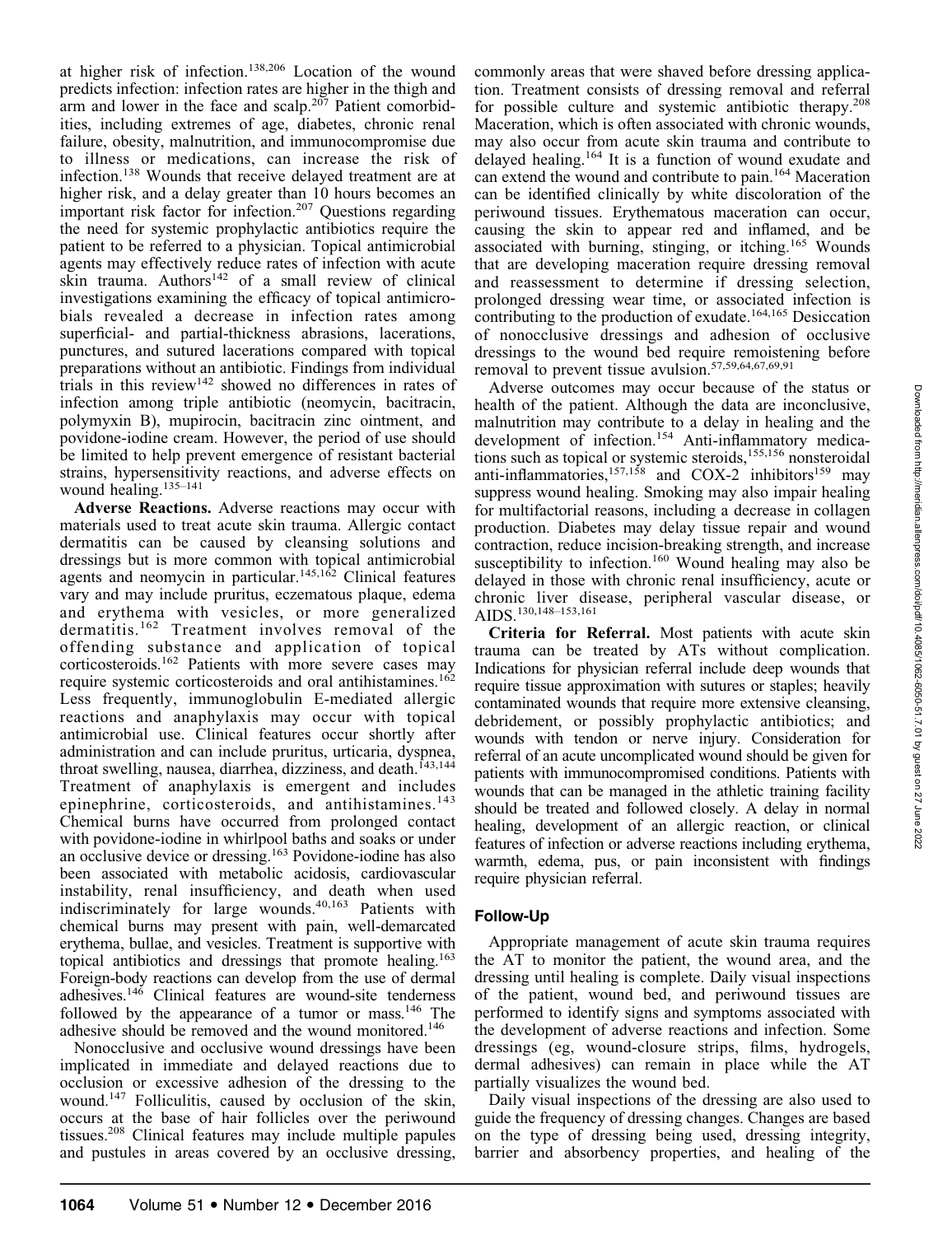wound. Nonocclusive and occlusive dressings are designed to remain on the wound bed for varying periods of time in the absence of dressing-integrity problems, adverse reactions, or infection (Table 5). However, these recommendations are only guidelines, and without adverse reactions or infection, alginates, films, foams, hydrogels, and hydrocolloids may remain on the wound bed longer than  $7 \text{ days}$ .<sup>209</sup>

The integrity and physical properties of a dressing will influence performance and healing outcomes. Wrinkling or bunching of the dressing and the formation of channels from the wound bed to the edge, separation of the dressing edges from the periwound tissues, or excessive accumulation of exudate leading to strike-through can result in leakage of exudate.<sup>89,91,94</sup> Leakage of exudate and failure of the dressing to maintain a barrier to the external environment can increase the risk of cross-contamination and infection and may lead to wound desiccation.<sup>89,166,167</sup>

Dressing transitions are also necessary as the wound progresses through the phases of healing.§ No one dressing is appropriate for every wound,<sup>210,211</sup> and few dressings are suited for treating a single wound throughout the healing process.100 Dressing transitions may be required as healing progresses, based on cellular and chemical changes in the wound bed, such as decreasing levels of exudate and new epithelial growth.<sup>100</sup> Dressings that become saturated with exudate in the early phases of healing may require additional changes to lessen the risk of leakage and maceration.<sup>91,168</sup> Reductions in exudate levels as healing progresses indicate the need for a change to a dressing that is less absorbent or has a lower moisture vapor transmission rate to maintain sufficient moisture over the wound bed.<sup>91,94,104</sup> Dry wounds with minimal exudate may require a moisture-donating dressing to prevent desiccation of the wound bed.<sup>108</sup>

Several suggestions are provided to assist with clinical application of wound dressings. Nonocclusive and occlusive dressings are available in a variety of sizes to fit the diameter of the wound, and most can be cut to obtain a proper fit. Generally, the dressing should be 1 to 2 cm larger than the wound bed to provide an adequate edge seal on the periwound tissues.<sup>91,105,122,170</sup> Most nonocclusive dressings require a secondary dressing, whereas the majority of occlusive dressings do not. Nonocclusive dressings can be secured with adhesive gauze (eg, Cover-Roll; BSN Medical Inc, Charlotte, NC; or Omnifix; Hartmann USA, Rock Hill, SC) or nonadherent, self-adherent, or adherent tapes and wraps. Adhesive gauze applied to the edges of films, foams, and hydrogels and over the entire surface of alginates and hydrocolloids effectively secures these dressings to patients for practices and competitions.<sup>2,112</sup> Dressing removal should be approached with caution to avoid trauma to the wound bed. Maintaining moisture over the wound bed prevents occlusive dressings from adhering and protects against damage to the tissue upon removal.<sup>105</sup> Dressings that are adhered to the wound bed should be moistened with normal saline or tap water through irrigation before removal.<sup>91</sup> With minimal exudate over the wound, some occlusive dressings (eg, films) can adhere to the wound bed and require moistening for removal.<sup>105</sup>

Education for patients on wound dressings and the recommended guidelines for wear is needed to ensure

compliance. Patients must be encouraged to follow the directions provided by the athletic training staff for daily monitoring and identifying the signs and symptoms of infection and adverse reactions. Guidelines specific to occlusive-dressing wear and length of time over the wound bed should prevent unnecessary dressing changes. As a moist environment is created, the collection of exudate will be visible under transparent film and hydrogel dressings. This brownish fluid should not be confused with infection.103 Alginates and hydrocolloids react with and absorb exudate over the wound bed, producing a gel-like mass.91,105,173 This gel can have a foul odor and should not be mistaken for infection.<sup>91,105</sup> Absorption of exudate can cause swelling and expansion of occlusive dressings over the wound bed. Direct forces from contact with equipment, playing surfaces, and other individuals can rupture the dressings or force exudate to the dressing edges, resulting in the formation of channels and subsequent leakage.

#### Supplies for Athletic Training Facilities and Kits

Athletic training facilities and kits should have supplies for the management of acute skin trauma. Minimal supplies are required for kits used during practices and competitions. Timely cleansing, debridement, and dressing of wounds are often necessary to return patients to activity as soon as possible. Infection-control guidelines must be followed when managing patients with acute skin trauma. The Occupational Safety and Health Administration,<sup>212</sup> Centers for Disease Control and Prevention,<sup>213</sup> National Athletic Trainers' Association,<sup>129</sup> and National Collegiate Athletic Association<sup>214</sup> guidelines provide infection-control measures to implement in the management of acute wounds. The measures include developing a written organizational control plan; educating staff members regarding control measures; promoting the cleansing and disinfecting of tables, supplies, and laundry; ensuring hand-hygiene and personal-hygiene practices among staff members and patients; adhering to sport association recommendations; and verifying documentation of recommended measures.

# **CONCLUSIONS**

Certified ATs and other allied health and medical professionals must be able to manage patients with acute skin trauma to promote healing and lessen the risk of complications. This position statement presents recommendations to educate clinicians about cleansing, debridement, and dressing techniques; recognition, management, and prevention of infection and adverse reactions; and monitoring and educating the patient.

# DISCLAIMER

The NATA and NATA Research & Education Foundation publish position statements as a service to promote the awareness of certain issues to their members. The information contained in the position statement is neither exhaustive nor exclusive to all circumstances or individuals. Variables such as institutional human resource guidelines, state or federal statutes, rules, or regulations, as well as regional environmental conditions, may impact §References 91, 94, 100, 104, 108, 168, 169. the relevance and implementation of those recommenda-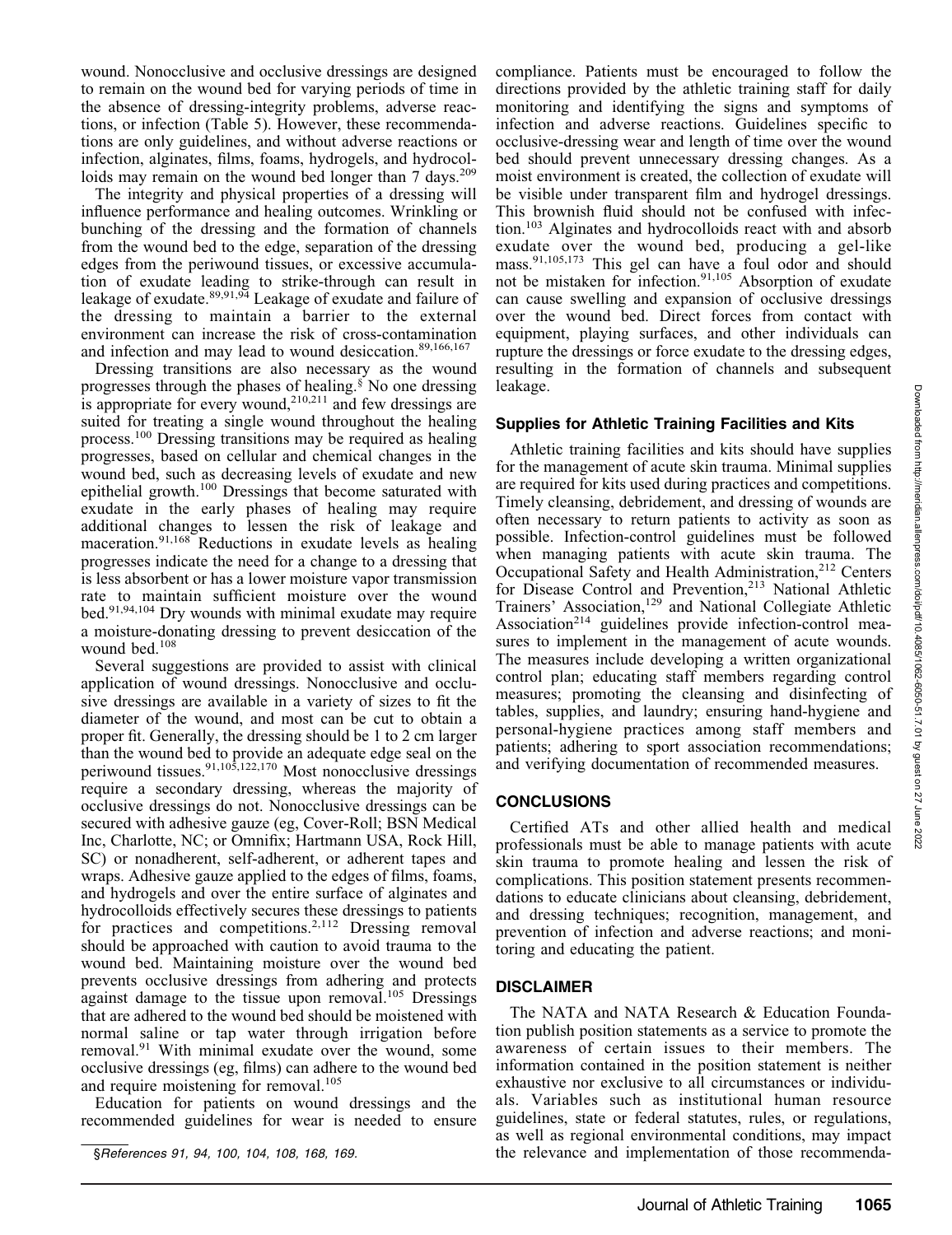tions. The NATA and NATA Foundation advise members and others to carefully and independently consider each of the recommendations (including the applicability of same to any particular circumstance or individual). The position statement should not be relied upon as an independent basis for care but rather as a resource available to NATA members or others. Moreover, no opinion is expressed herein regarding the quality of care that adheres to or differs from the NATA and NATA Foundation position statements. The NATA and NATA Foundation reserve the right to rescind or modify its position statements at any time.

This position statement is primarily intended to present acute wound care in the context of clinical practice in the United States. However, many sections are applicable to international clinical practice as well.

#### REFERENCES

- 1. Beam JW. Management of superficial to partial-thickness wounds. J Athl Train. 2007;42(3):422–424. (Level of evidence [LOE]: 3)
- 2. Beam JW. Occlusive dressings and the healing of standardized abrasions. J Athl Train. 2008;43(6):600–607. (LOE: 2)
- 3. Honsik KA, Romeo MW, Hawley CJ, Romeo SJ, Romeo JP. Sideline skin and wound care for acute injuries. Curr Sports Med Rep. 2007;6(3):147–154. (LOE: 3)
- 4. Brem H, Sheehan P, Rosenberg HJ, Schneider JS, Boulton AJ. Evidence-based protocol for diabetic foot ulcers. Plast Reconstr Surg. 2006;117(suppl 7):S193–S209. (LOE: 3)
- 5. Markenson D, Ferguson JD, Chameides L, et al. Part 13: first aid. 2010 American Heart Association and American Red Cross International consensus on first aid science with treatment recommendations. Circulation. 2010;122(16 suppl 2):S582–S605. (LOE: 1)
- 6. Standards for wound management, 2nd ed. Australian Wound Management Association Web site. http://www.awma.com.au/ publications/2011\_standards\_for\_wound\_management\_v2.pdf. Published March 2010. Accessed January 21, 2016. (LOE: 1)
- 7. Beam JW. Acute wound management: cleansing, debridement, and dressing. Athl Ther Today. 2008;13(1):2–6. (LOE: 3)
- 8. Ebell MH, Siwek J, Weiss BD, et al. Strength of recommendation taxonomy (SORT): a patient-centered approach to grading evidence in the medical literature. Am Fam Physician. 2004;69(3):548–556. (LOE: 3)
- 9. Towler J. Cleansing traumatic wounds with swabs, water or saline. J Wound Care. 2001;10(6):231–234. (LOE: 3)
- 10. Owens B, Wenke J. Early wound irrigation improves the ability to remove bacteria. J Bone Joint Surg Am. 2007;89(8):1723–1726. (LOE: 2)
- 11. Nicks BA, Ayello EA, Woo K, Nitzki-George D, Sibbald RG. Acute wound management: revisiting the approach to assessment, irrigation, and closure considerations. Int J Emerg Med. 2010;3(4):399–407. (LOE: 3)
- 12. Blunt J. Wound cleansing: ritualistic or research-based practice? Nurs Stand. 2001;16(1):33–36. (LOE: 3)
- 13. Fletcher J. Wound cleansing. Prof Nurse. 1997;12(11):793–796. (LOE: 3)
- 14. Davies C. Wound care. Cleansing rites and wrongs. Nurs Times. 1999;95(43):71–72, 75. (LOE: 3)
- 15. Morison M. Wound cleansing—which solution? Prof Nurse. 1989;4(5):220–225. (LOE: 3)
- 16. Magson-Roberts S. Is tap water a safe alternative to normal saline for wound cleansing? J Community Nurs. 2006;20(8):19–20, 22–24. (LOE: 3)
- 17. Carr M. Wound cleansing: sorely neglected? Prim Intention. 2006;14(4):150–152, 154, 156–157, 160–161. (LOE: 3)
- 18. Hampton S. The use of tap water for wound cleansing. *J Community* Nurs. 2004;18(12):16–20. (LOE: 3)
- 19. Fernandez R, Griffiths R, Ussia C. Effectiveness of solutions, techniques and pressure in wound cleansing. JBI Libr Syst Rev. 2004;2(7):371–423. (LOE: 1)
- 20. Fernandez R, Griffiths R. Water for wound cleansing. Cochrane Database Syst Rev. 2012;2:CD003861. (LOE: 1)
- 21. Bergstrom N, Bennett MA, Carlson CE, et al. Pressure ulcer treatment. Clin Pract Guidel Quick Ref Guide Clin. 1994;15:1–144. (LOE: 2)
- 22. Rodeheaver G, Pettry D, Thacker J, Edgerton M, Edlich R. Wound cleansing by high pressure irrigation. Surg Gynecol Obstet. 1975;141(3):357–362. (LOE: 3)
- 23. Bee T, Maniya S, Fany Z, et al. Wound bed preparation-cleansing techniques and solutions: a systematic review. Singapore Nurs J. 2009;36(1):16–20, 22. (LOE: 2)
- 24. Barr J. Principles of wound cleansing. Ostomy Wound Manage. 1995;41(suppl 7A):S15–S21. (LOE: 3)
- 25. Fernandez RS, Griffiths RD, Ussia C. Wound cleansing: which solution, what technique? Prim Intention. 2001;9(2):51–54, 56–58. (LOE: 1)
- 26. Trevelyan J. Wound cleansing. Nurs Times. 1996;92(50):44–46. (LOE: 3)
- 27. Young T. Common problems in wound care: wound cleansing. Br J Nurs. 1995;4(5):286–289. (LOE: 3)
- 28. Thomlinson D. To clean or not to clean? Nurs Times. 1987;83(9):71–75. (LOE: 3)
- 29. Cunliffe P, Fawcett T. Wound cleansing: the evidence for the techniques and solutions used. Prof Nurse. 2002;18(2):95–99. (LOE: 3)
- 30. Valente JH, Forti RJ, Freundlich LF, Zandieh SO, Crain EF. Wound irrigation in children: saline solution or tap water? Ann Emerg Med. 2003;41(5):609–616. (LOE: 2)
- 31. Moscati R, Mayrose J, Fincher L, Jehle D. Comparison of normal saline with tap water for wound irrigation. Am J Emerg Med. 1998;16(4):379–381. (LOE: 2)
- 32. Griffiths RD, Fernandez RS, Ussia CA. Is tap water a safe alternative to normal saline for wound irrigation in the community setting? J Wound Care. 2001;10(10):407–411. (LOE: 2)
- 33. Bansal B, Wiebe R, Perkins S, Abramo T. Tap water for irrigation of lacerations. Am J Emerg Med. 2002;20(5):469–472. (LOE: 2)
- 34. Lindholm C, Bergsten A, Berglund E. Chronic wounds and nursing care. J Wound Care. 1999;8(1):5–10. (LOE: 3)
- 35. Kramer S. Effect of povidone-iodine on wound healing: a review. J Vasc Nurs. 1999;17(1):17–23. (LOE: 2)
- 36. Khan M, Naqvi A. Antiseptics, iodine, povidone iodine and traumatic wound cleansing. J Tissue Viability. 2006;16(4):6–10. (LOE: 2)
- 37. Vermeulen H, Westerbos S, Ubbink D. Benefit and harm of iodine in wound care: a systematic review. J Hosp Infect. 2010;76(3):191– 199. (LOE: 2)
- 38. Drosou A, Falabella A, Kirsner RS. Antiseptics on wounds: an area of controversy. Wounds. 2003;15(5):149–166. (LOE: 3)
- 39. Atiyeh BS, Dibo SA, Hayek SN. Wound cleansing, topical antiseptics and wound healing. Int Wound J. 2009;6(6):420–430. (LOE: 2)
- 40. Smith RG. A critical discussion of the use of antiseptics in acute traumatic wounds. J Am Podiatr Med Assoc. 2005;95(2):148-153. (LOE: 3)
- 41. Rabenberg VS, Ingersoll CD, Sandrey MA, Johnson MT. The bactericidal and cytotoxic effects of antimicrobial wound cleansers. J Athl Train. 2002;37(1):51–54. (LOE: 2)
- 42. Lineaweaver W, Howard R, Soucy D, et al. Topical antimicrobial toxicity. Arch Surg. 1985;120(3):267–270. (LOE: 3)
- 43. Wilson JR, Mills JG, Prather DO, Dimitrijevich SD. A toxicity index of skin and wound cleansers used on in vitro fibroblasts and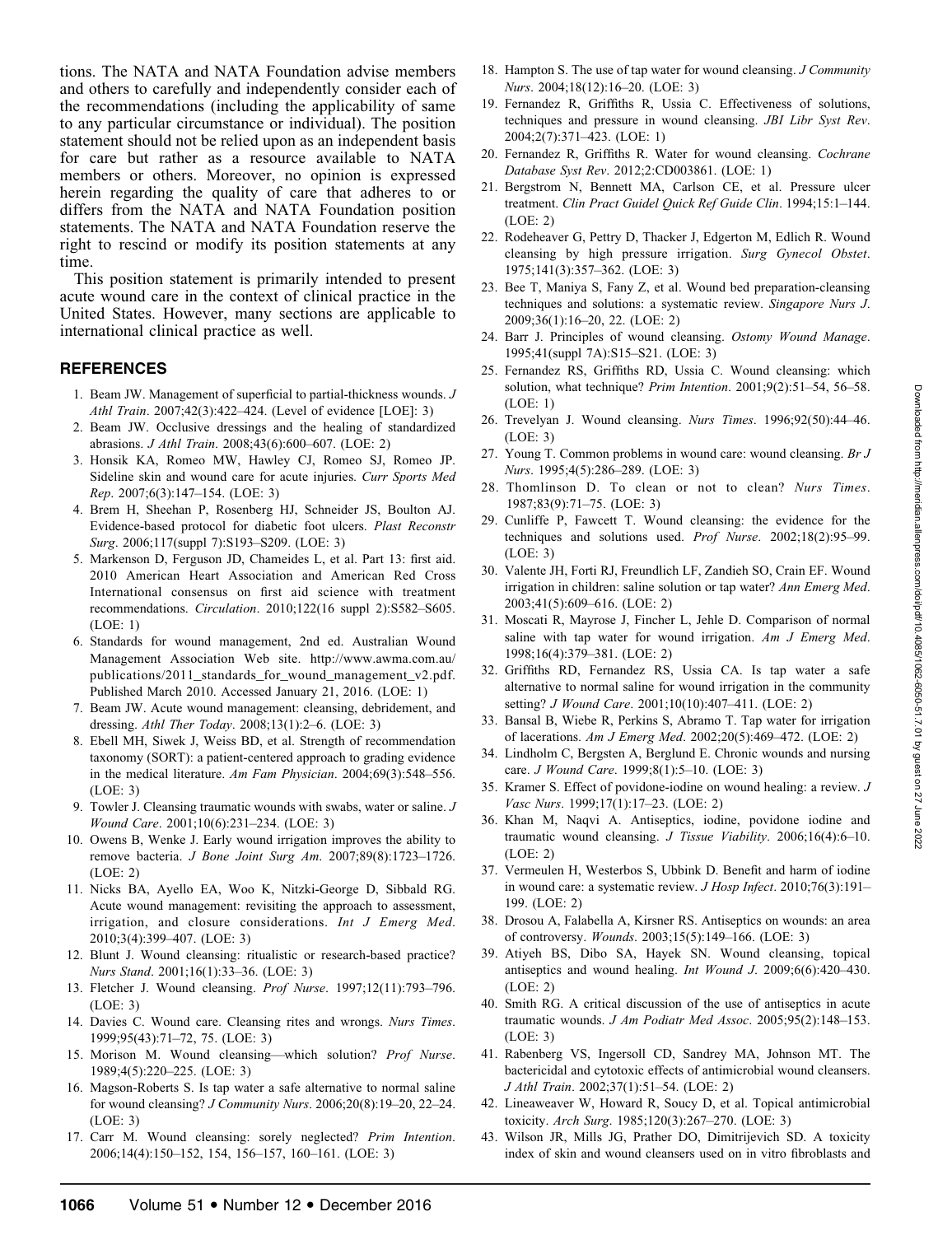- 44. Watret L, Armitage M. Making sense of wound cleansing. J Community Nurs. 2002;16(4):27–34. (LOE: 3)
- 45. Lock PM. The effects of temperature on mitotic activity at the edge of experimental wounds. In: Sundel B, ed. Symposium on Wound Healing: Plastic Surgical and Dermatological Aspects. Moindal, Sweden: A. Lindgren & Soner; 1980. (LOE: 3)
- 46. Courtenay M, Church JC, Ryan TJ. Larva therapy in wound management. *J R Soc Med.* 2000;93(2):72–74. (LOE: 2)
- 47. Dowsett C, Claxton K. Reviewing the evidence for wound bed preparation. J Wound Care. 2006;15(10):439–442. (LOE: 2)
- 48. Foster DT, Rowedder LJ, Reese SK. Management of sports-induced skin wounds. J Athl Train. 1995;30(2):135–140. (LOE: 3)
- 49. Gottrup F. Debridement: another evidence problem in wound healing. Wound Repair Regen. 2009;17(3):294–295. (LOE: 3)
- 50. Kumagai SG, Mahoney CR, Fitzgibbons TC, McMullen ST, Connolly TL, Henkel L. Treatment of diabetic (neuropathic) foot ulcers with two-stage debridement and closure. Foot Ankle Int. 1998;19(3):160–165. (LOE: 2)
- 51. Rodeheaver GT. Pressure ulcer debridement and cleansing: a review of current literature. Ostomy Wound Manage. 1999;45(suppl 1A):S80–S85. (LOE: 2)
- 52. Steed DL, Donohoe D, Webster MW, Lindsley L. Effect of extensive debridement and treatment on the healing of diabetic foot ulcers. J Am Coll Surg. 1996;183(1):61–64. (LOE: 2)
- 53. Williams D, Enoch S, Miller D, Harris K, Price P, Harding KG. Effect of sharp debridement using curette on recalcitrant nonhealing venous leg ulcers: a concurrently controlled, prospective cohort study. Wound Repair Regen. 2005;13(2):131–137. (LOE: 2)
- 54. Attinger CE, Bulan EJ. Debridement. The key initial first step in wound healing. Foot Ankle Clin. 2001;6(4):627–660. (LOE: 3)
- 55. Bradley M, Cullum N, Sheldon T. The debridement of chronic wounds: a systematic review. Health Technol Assess. 1999;3(17, pt 1):1–78. (LOE: 2)
- 56. Cornell RS, Meyr AJ, Steinberg JS, Attinger CE. Debridement of the noninfected wound. J Am Podiatr Med Assoc. 2010;100(5):353-359. (LOE: 3)
- 57. Ayello EA, Cuddigan J, Kerstein MD. Skip the knife: debriding wounds without surgery. Nursing. 2002;32(9):58–63. (LOE: 3)
- 58. Calianno C, Jakubek P. Wound bed preparation: laying the foundation for treating chronic wounds, part I. Nursing. 2006;36(2):70–71. (LOE: 3)
- 59. Hess CT. When to use gauze dressings. Adv Skin Wound Care. 2000;13(6):266–268. (LOE: 3)
- 60. Stewart JL, Carlson HC, Briggs RL, Green VA. The bacteriaremoval efficiency of mechanical lavage and rubber-bulb syringe irrigation in contaminated avulsive wounds. Oral Surg Oral Med Oral Pathol. 1971;31(6):842–848. (LOE: 2)
- 61. Green VA, Carlson HC, Briggs RL, Stewart JL. A comparison of the efficacy of pulsed mechanical lavage with that of rubber-bulb syringe irrigation in removal of debris from avulsive wounds. Oral Surg Oral Med Oral Pathol. 1971;32(1):158–164. (LOE: 2)
- 62. Burke DT, Ho C, Saucier MA, Stewart G. Effects of hydrotherapy on pressure ulcer healing. Am J Phys Med Rehabil. 1998;77(5):394– 398. (LOE: 2)
- 63. Hess CL, Howard MA, Attinger CE. A review of mechanical adjuncts in wound healing: hydrotherapy, ultrasound, negative pressure therapy, hyperbaric oxygen, and electrostimulation. Ann Plast Surg. 2003;51(2):210–218. (LOE: 3)
- 64. Edwards J, Stapley S. Debridement of diabetic foot ulcers. Cochrane Database Syst Rev. 2010;(1):CD003556. (LOE: 2)
- 65. Kirshen C, Woo K, Ayello EA, Sibbald RG. Debridement: a vital component of wound bed preparation. Adv Skin Wound Care. 2006;19(9):506–517. (LOE: 3)
- 66. Debridement. In: Myers BA, ed. Wound Management: Principles and Practice. 2nd ed. Upper Saddle River, NJ: Pearson Prentice Hall; 2008:70–93. (LOE: 3)
- 67. Sibbald RG, Williamson D, Orsted HL, et al. Preparing the wound bed-debridement, bacterial balance, and moisture balance. Ostomy Wound Manage. 2000;46(11):14–22, 24–28, 30–35. (LOE: 3)
- 68. Singhal A, Reis ED, Kerstein MD. Options for nonsurgical debridement of necrotic wounds. Adv Skin Wound Care. 2001;14(2):96–100. (LOE: 3)
- 69. Steed DL. Treatment with growth factors and skin equivalents. Contemp Surg. 2000;suppl:17–23. (LOE: 3)
- 70. Anderson I. Debridement methods in wound care. Nurs Stand. 2006;20(24):65–66, 68, 70. (LOE: 3)
- 71. Gwynne B, Newton M. An overview of the common methods of wound debridement. Br J Nurs. 2006;15(19):S4–S10. (LOE: 3)
- 72. Vowden KR, Vowden P. Wound debridement, part 2: sharp techniques. J Wound Care. 1999;8(6):291–294. (LOE: 3)
- 73. Beam JW. Topical silver for infected wounds. J Athl Train. 2009;44(5):531–533. (LOE: 3)
- 74. O'Toole EA, Goel M, Woodley DT. Hydrogen peroxide inhibits human keratinocyte migration. Dermatol Surg. 1996;22(6):525– 529. (LOE: 2)
- 75. Ayello EA, Cuddigan JE. Debridement: controlling the necrotic/ cellular burden. Adv Skin Wound Care. 2004;17(2):66–75. (LOE: 3)
- 76. Bale S, Banks V, Halestein S, Harding KG. A comparison of two amorphous hydrogels in the debridement of pressure sores. J Wound Care. 1998;7(2):65–68. (LOE: 2)
- 77. Benbow M. Methods of wound debridement. Nurs Times. 1998;94(16):78–80, 83. (LOE: 3)
- 78. König M, Vanscheidt W, Augustin M, Kapp H. Enzymatic versus autolytic debridement of chronic leg ulcers: a prospective randomised trial. J Wound Care. 2005;14(7):320–323. (LOE: 2)
- 79. Lewis R, Whiting P, ter Riet G, O'Meara S, Glanville J. A rapid and systematic review of the clinical effectiveness and cost-effectiveness of debriding agents in treating surgical wounds healing by secondary intention. Health Technol Assess. 2001;5(14):1-131. (LOE: 2)
- 80. McGuiness W, Rice J. The management of chronic wounds. Aust Nurs J. 2009;16(11):37–39. (LOE: 3)
- 81. Mulder GD, Altman M, Seeley JE, Tintle T. Prospective randomized study of the efficacy of hydrogel, hydrocolloid, and saline solution-moistened dressings on the management of pressure ulcers. Wound Repair Regen. 1993;1(4):213–218. (LOE: 2)
- 82. Ousey K, McIntosh C. Understanding wound bed preparation and wound debridement. Br J Community Nurs. 2010;15(3):S22, S24, S26. (LOE: 3)
- 83. Panuncialman J, Falanga V. The science of wound bed preparation. Clin Plast Surg. 2007;34(4):621–632. (LOE: 3)
- 84. Thomas S, Jones H. Clinical experiences with a new hydrogel dressing. J Wound Care. 1996;5(3):132–133. (LOE: 3)
- 85. Trudigan J. Investigating the use of Aquafoam Hydrogel in wound management. Br J Nurs. 2000;9(14):943–948. (LOE: 3)
- 86. Winter GD. Formation of the scab and the rate of epithelialization of superficial wounds in the skin of the young domestic pig. Nature. 1962;193:293–294. (LOE: 2)
- 87. Hinman CD, Maibach H. Effect of air exposure and occlusion on experimental human skin wounds. Nature. 1963;200:377–378. (LOE: 2)
- 88. Alvarez OM, Mertz PM, Eaglstein WH. The effect of occlusive dressings on collagen synthesis and re-epithelialization in superficial wounds. J Surg Res. 1983;35(2):142–148. (LOE: 2)
- 89. Mertz PM, Marshall DA, Eaglstein WH. Occlusive wound dressings to prevent bacterial invasion and wound infection. J Am Acad Dermatol. 1985;12(4):662–668. (LOE: 2)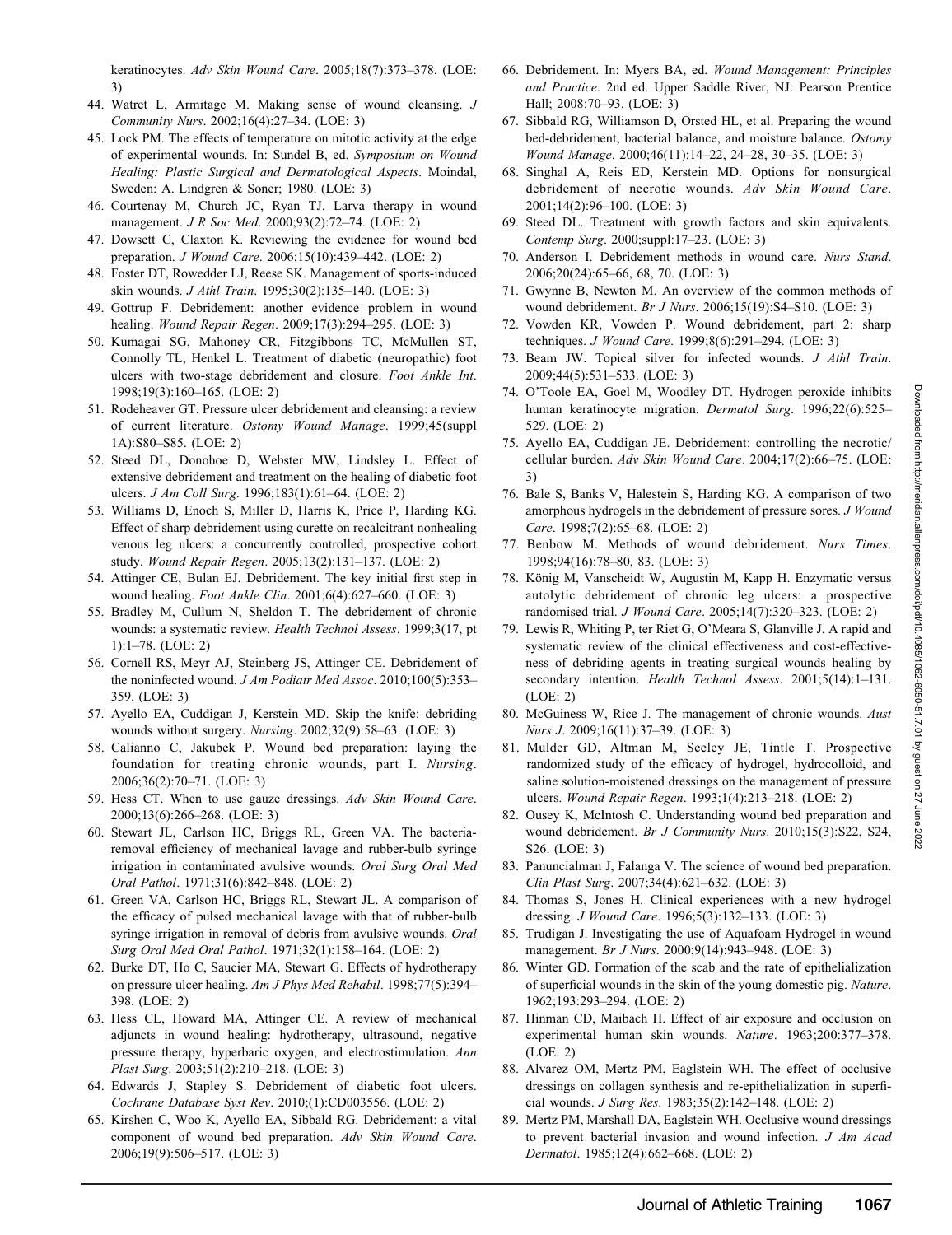- 90. Claus EE, Fusco CF, Ingram T, Ingersoll CD, Edwards JE, Melham TJ. Comparison of the effects of selected dressings on the healing of standardized abrasions. J Athl Train. 1998;33(2):145–149. (LOE: 2)
- 91. Dressing selection and bandaging. In: Myers BA, ed. Wound Management: Principles and Practice. 2nd ed. Upper Saddle River, NJ: Pearson Prentice Hall; 2008:123–159. (LOE: 3)
- 92. Barnett A, Berkowitz RL, Mills R, Vistnes LM. Comparison of synthetic adhesive moisture vapor permeable and fine mesh gauze dressings for split-thickness skin graft donor sites. Am J Surg. 1983;145(3):379–381. (LOE: 2)
- 93. Harvey C. Wound healing. Orthop Nurs. 2005;24(2):143–157. (LOE: 3)
- 94. Myer A. Dressings. In: Kloth LC, McCulloch JM, eds. Wound Healing: Alternatives in Management. 3rd ed. Philadelphia, PA: F. A. Davis Company; 2002:232–270. (LOE: 3)
- 95. Nelson DB, Dilloway MA. Principles, products, and practical aspects of wound care. Crit Care Nurs Q. 2002;25(1):33–54. (LOE: 3)
- 96. Cho M, Hunt TK. The overall clinical approach to wounds. In: Falanga V, ed. Cutaneous Wound Healing. London, England: Martin Dunitz, Ltd; 2001:141–154. (LOE: 3)
- 97. Farion KJ, Russell KF, Osmond MH, et al. Tissue adhesives for traumatic lacerations in children and adults. Cochrane Database Syst Rev. 2002;(3):CD003326. (LOE: 1)
- 98. Dumville JC, Coulthard P, Worthington HV, et al. Tissue adhesives for closure of surgical incisions. Cochrane Database Syst Rev. 2014;11:CD004287. (LOE: 2)
- 99. Jones AM, San Miguel L. Are modern wound dressings a clinical and cost-effective alternative to the use of gauze? J Wound Care. 2006;15(2):65–69. (LOE: 3)
- 100. Thomas S. A structured approach to the selection of dressings. World Wide Wounds Web site. http://www.worldwidewounds.com/ 1997/july/Thomas-Guide/Dress-Select.html. Published July 1997. Accessed January 21, 2016. (LOE: 3)
- 101. Dumville JC, Gray TA, Walter CJ, Sharp CA, Page T. Dressings for the prevention of surgical site infection. Cochrane Database Syst Rev. 2014;9:CD003091. (LOE: 2)
- 102. Wiechula R. The use of moist wound-healing dressings in the management of split-thickness skin graft donor sites: a systematic review. Int J Nurs Pract. 2003;9(2):S9–S17. (LOE: 1)
- 103. Alvarez O. Moist environment for healing: matching the dressing to the wound. Ostomy Wound Manage. 1988;21:64–83. (LOE: 3)
- 104. Bolton L. Operational definition of moist wound healing. J Wound Ostomy Continence Nurs. 2007;34(1):23–29. (LOE: 2)
- 105. Kannon GA, Garrett AB. Moist wound healing with occlusive dressings: a clinical review. Dermatol Surg. 1995;21(7):583–590. (LOE: 2)
- 106. Ovington LG. Dressings and skin substitutes. In: McCulloch JM, Kloth L, eds. Wound Healing: Evidence-Based Management. 4th ed. Philadelphia, PA: F. A. Davis Company; 2010:180–195. (LOE: 3)
- 107. Thomas S, Hay P. Fluid handling properties of hydrogel dressings. Ostomy Wound Manage. 1995;41(3):54–56, 58–59. (LOE: 2)
- 108. Eisenbud D, Hunter H, Kessler L, Zulkowski K. Hydrogel wound dressings: where do we stand in 2003? Ostomy Wound Manage. 2003;49(10):52–57. (LOE: 3)
- 109. Cannon BC, Cannon JP. Management of pressure ulcers. Am J Health Syst Pharm. 2004;61(18):1895–1905. (LOE: 3)
- 110. Hutchinson JJ, McGuckin M. Occlusive dressings: a microbiologic and clinical review. Am J Infect Control. 1990;18(4):257–268. (LOE: 2)
- 111. Chaby G, Senet P, Vaneau M, et al. Dressings for acute and chronic wounds: a systematic review. Arch Dermatol. 2007;143(10):1297– 1304. (LOE: 2)
- 112. Beam JW. Effects of occlusive dressings on healing of partialthickness abrasions. Athl Train Sports Health Care. 2012;4(2):58-66. (LOE: 2)
- 113. Ma KK, Chan MF, Pang SM. The effectiveness of using a lipidocolloid dressing for patients with traumatic digital wounds. Clin Nurs Res. 2006;15(2):119–134. (LOE: 2)
- 114. Falanga V. Occlusive wound dressings: why, when, which? Arch Dermatol. 1988;124(6):872–877. (LOE: 3)
- 115. Hess CT. When to use hydrocolloid dressings. Adv Skin Wound Care. 2000;13(2):63–64. (LOE: 3)
- 116. Hollander JE, Singer AJ. Laceration management. Ann Emerg Med. 1999;34(3):356–367. (LOE: 3)
- 117. Piacquadio D, Nelson DB. Alginates. A ''new'' dressing alternative. J Dermatol Surg Oncol. 1992;18(11):992–995. (LOE: 3)
- 118. Perron AD, Garcia JA, Parker Hays E, Schafermeyer R. The efficacy of cyanoacrylate-derived surgical adhesive for use in the repair of lacerations during competitive athletics. Am J Emerg Med. 2000;18(3):261–263. (LOE: 2)
- 119. Branfield AS. Use of tissue adhesives in sport? A new application in international ice hockey. Br J Sports Med. 2004;38(1):95–96. (LOE: 2)
- 120. Hess CT, Kirsner RS. Orchestrating wound healing: assessing and preparing the wound bed. Adv Skin Wound Care. 2003;16(5):246– 257. (LOE: 3)
- 121. Vermeulen H, van Hattem JM, Storm-Versloot MN, Ubbink DT, Westerbos SJ. Topical silver for treating infected wounds. Cochrane Database Syst Rev. 2007;1:CD005486. (LOE: 2)
- 122. Fonder MA, Mamelak AJ, Lazarus GS, Chanmugam A. Occlusive wound dressings in emergency medicine and acute care. Emerg Med Clin North Am. 2007;25(1):235–242. (LOE: 3)
- 123. Wijetunge DB. Management of acute and traumatic wounds: main aspects of care in adults and children. Am J Surg. 1994;167(1A):S56–S60. (LOE: 3)
- 124. Lee CK, Hansen SL. Management of acute wounds. Surg Clin North Am. 2009;89(3):659–676. (LOE: 3)
- 125. Wysocki AB. Evaluating and managing open skin wounds: colonization versus infection. AACN Clin Issues. 2002;13(3):382– 397. (LOE: 3)
- 126. Scanlon E. Wound infection and colonisation. Nurs Stand. 2005;19(24):57–58, 60, 62. (LOE: 3)
- 127. Bailey E, Kroshinsky D. Cellulitis: diagnosis and management. Dermatol Ther. 2011;24(2):229–239. (LOE: 3)
- 128. Dryden MS. Skin and soft tissue infection: microbiology and epidemiology. Int J Antimicrob Agents. 2009;34(suppl 1):S2–S7. (LOE: 3)
- 129. Zinder SM, Basler RSW, Foley J, Scarlata C, Vasily DB. National Athletic Trainers' Association position statement: skin diseases. J Athl Train. 2010;45(4):411–428. (LOE: 2)
- 130. Franz MG, Steed DL, Robson MC. Optimizing healing of the acute wound by minimizing complications. Curr Probl Surg. 2007;44(11):691–763. (LOE: 3)
- 131. Dulecki M, Pieper B. Irrigating simple acute traumatic wounds: a review of the current literature. J Emerg Nurs. 2005;31(2):156-160. (LOE: 2)
- 132. Field CK, Kerstein MD. Overview of wound healing in a moist environment. Am J Surg. 1994;167(1A):S2–S6. (LOE: 3)
- 133. Lee I, Agarwal RK, Lee BY, Fishman NO, Umscheid CA. Systematic review and cost analysis comparing use of chlorhexidine with use of iodine for preoperative skin antisepsis to prevent surgical site infection. Infect Control Hosp Epidemiol. 2010;31(12):1219–1229. (LOE: 1)
- 134. Cummings P, Del Beccaro MA. Antibiotics to prevent infection of simple wounds: a meta-analysis of randomized studies. Am J Emerg Med. 1995;13(4):396–400. (LOE: 1)
- 135. Hood R, Shermock KM, Emerman C. A prospective, randomized pilot evaluation of topical triple antibiotic versus mupirocin for the prevention of uncomplicated soft tissue wound infection. Am J Emerg Med. 2004;22(1):1–3. (LOE: 2)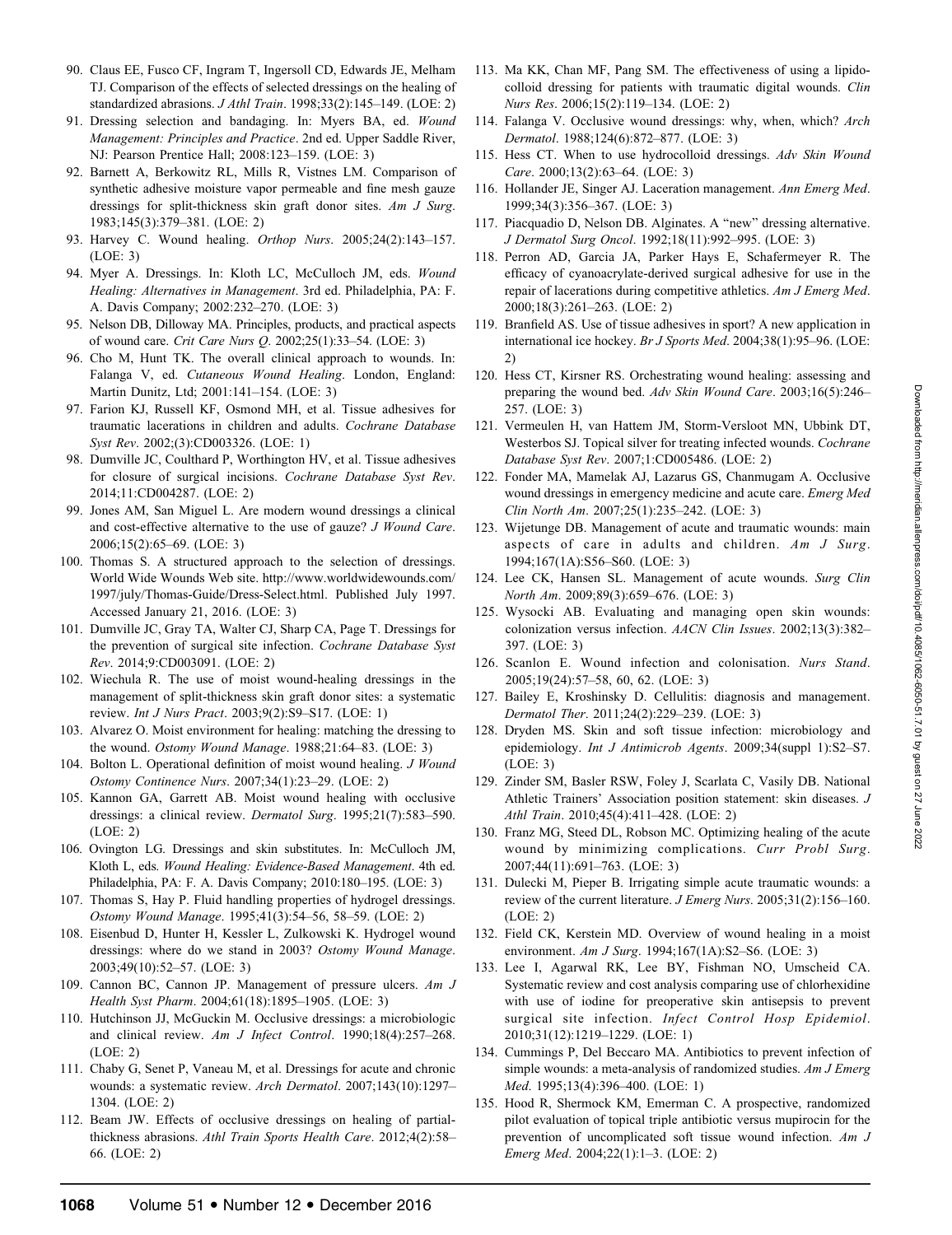- 136. Atiyeh BS, Ioannovich J, Al-Amm CA, El-Musa KA. Management of acute and chronic open wounds: the importance of moist environment in optimal wound healing. Curr Pharm Biotechnol. 2002;3(3):179–195. (LOE: 3)
- 137. Lio PA, Kaye ET. Topical antibacterial agents. Med Clin North Am. 2011;95(4):703–721. (LOE: 2)
- 138. Nakamura Y, Daya M. Use of appropriate antimicrobials in wound management. Emerg Med Clin North Am. 2007;25(1):159-176. (LOE: 2)
- 139. Langford JH, Artemi P, Benrimoj SI. Topical antimicrobial prophylaxis in minor wounds. Ann Pharmacother. 1997;31(5):559–563. (LOE: 2)
- 140. Maddox JS, Ware JC, Dillon HC. The natural history of streptococcal skin infection: prevention with topical antibiotics. J Am Acad Dermatol. 1985;13(2, pt 1):207–212. (LOE: 2)
- 141. Dire DJ, Coppola M, Dwyer DA, Lorette JJ, Karr JL. Prospective evaluation of topical antibiotics for preventing infections in uncomplicated soft-tissue wounds repaired in the ED. Acad Emerg Med. 1995;2(1):4–10. (LOE: 2)
- 142. Waterbrook AL, Hiller K, Hays DP, Berkman M. Do topical antibiotics help prevent infection in minor traumatic uncomplicated soft tissue wounds? Ann Emerg Med. 2013;61(1):86–88. (LOE: 1)
- 143. Saryan JA, Dammin TC, Bouras AE. Anaphylaxis to topical bacitracin zinc ointment. Am J Emerg Med. 1998;16(5):512-513. (LOE: 3)
- 144. Krautheim AB, Jermann TH, Bircher AJ. Chlorhexidine anaphylaxis: case report and review of the literature. Contact Dermatitis. 2004;50(3):113–116. (LOE: 3)
- 145. Gette MT, Marks JG, Maloney ME. Frequency of postoperative allergic contact dermatitis to topical antibiotics. Arch Dermatol. 1992;128(3):365–367. (LOE: 2)
- 146. Dragu A, Unglaub F, Schwarz S, et al. Foreign body reaction after usage of tissue adhesives for skin closure: a case report and review of the literature. Arch Orthop Trauma Surg. 2009;129(2):167–169. (LOE: 3)
- 147. Goossens A, Cleenewerck MB. New wound dressings: classification, tolerance. Eur J Dermatol. 2010;20(1):24–26. (LOE: 3)
- 148. Burns JL, Mancoll JS, Phillips LG. Impairments to wound healing. Clin Plast Surg. 2003;30(1):47–56. (LOE: 3)
- 149. Greenhalgh DG. Wound healing and diabetes mellitus. Clin Plast Surg. 2003;30(1):37–45. (LOE: 3)
- 150. Anstead GM. Steroids, retinoids, and wound healing. Adv Wound Care. 1998;11(6):277–285. (LOE: 3)
- 151. Freiman A, Bird G, Metelitsa AI, Barankin B, Lauzon GJ. Cutaneous effects of smoking. J Cutan Med Surg. 2004;8(6):415– 423. (LOE: 2)
- 152. Park JE, Barbul A. Understanding the role of immune regulation in wound healing. Am J Surg. 2004;187(5A):S11–S16. (LOE: 3)
- 153. Cheung AH, Wong LM. Surgical infections in patients with chronic renal failure. Infect Dis Clin North Am. 2001;15(3):775-796. (LOE: 3)
- 154. Patterson GK, Martindale RG. Nutrition and wound healing. In: McCulloch JM, Kloth L, eds. Wound Healing: Evidence-Based Management. 4th ed. Philadelphia, PA: F. A. Davis Company; 2010:44–50. (LOE: 3)
- 155. Ehrlich HP, Hunt TK. Effects of cortisone and vitamin A on wound healing. Ann Surg. 1968;167(3):324–328. (LOE: 2)
- 156. Ponec M, de Haas C, Bachra BN, Polano MK. Effects of glucocorticosteroids on primary human skin fibroblasts, I: inhibition of the proliferation of cultured primary human skin and mouse L929 fibroblasts. Arch Dermatol Res. 1977;259(2):117–123. (LOE: 2)
- 157. Salcido RS. Do anti-inflammatories have a role in wound healing? Adv Skin Wound Care. 2005;18(2):65–66. (LOE: 3)
- 158. Telfer NR, Moy RL. Drug and nutrient aspects of wound healing. Dermatol Clin. 1993;11(4):729–737. (LOE: 3)
- 159. Busti AJ, Hooper JS, Amaya CJ, Kazi S. Effects of preoperative antiinflammatory and immunomodulating therapy on surgical wound healing. Pharmocotherapy. 2005;25(11):1566–1591. (LOE: 2)
- 160. Kearney MT, Duncan ER, Kahn M, Wheatcroft SB. Insulin resistance and endothelial cell dysfunction: studies in mammalian models. Exp Physiol. 2008;93(1):158–163. (LOE: 2)
- 161. Falanga V, Eaglstein WH. The ''trap'' hypothesis of venous ulceration. Lancet. 1993;341(8851):1006–1008. (LOE: 2)
- 162. Lee PW, Elsaie ML, Jacob SE. Allergic contact dermatitis in children: common allergens and treatment: a review. Curr Opin Pediatr. 2009;21(4):491–498. (LOE: 3)
- 163. Rees A, Sherrod Q, Young L. Chemical burn from povidone-iodine: case and review. J Drugs Dermatol. 2011;10(4):414–417. (LOE: 3)
- 164. White RJ, Cutting KF. Interventions to avoid maceration of the skin and wound bed. Br J Nurs. 2003;12(20):1186–1201. (LOE: 3)
- 165. Hollinworth H. Challenges in protecting peri-wound skin. Nurs Stand. 2009;24(7):53–54, 56, 58. (LOE: 3)
- 166. Ameen H, Moore K, Lawrence JC, Harding KG. Investigating the bacterial barrier properties of four contemporary wound dressings. J Wound Care. 2000;9(8):385–388. (LOE: 3)
- 167. Bowler PG, Delargy H, Prince D, Fondberg L. The viral barrier properties of some occlusive dressings and their role in infection control. Wounds Compend Clin Res Pract. 1993;5(1):1–8. (LOE: 3)
- 168. Ayello EA, Dowsett C, Schultz GS, et al. TIME heals all wounds. Nursing. 2004;34(4):36–41. (LOE: 3)
- 169. Ennis WJ, Meneses P. Complications in repair. In: McCulloch JM, Kloth LC, eds. Wound Healing: Evidence-Based Management. 4th ed. Philadelphia, PA: F. A. Davis Company; 2010:51–64. (LOE: 3)
- 170. Hom DB, Adams G, Koreis M, Maisel R. Choosing the optimal wound dressing for irradiated soft tissue wounds. Otolaryngol Head Neck Surg. 1999;121(5):591–598. (LOE: 3)
- 171. How to care for your wound after it's treated with Dermabond Advanced topical skin adhesive. Ethicon Web site. http://www. smarterpatient.com/sites/default/files/managed-documents/ dermabond\_advanced\_caring\_for\_your\_wound-english.pdf. Accessed January 22, 2016. (LOE: 3)
- 172. Histoacryl and Histoacryl Blue topical skin adhesive. TissueSeal Web site. http://www.tissueseal.com/PackageInsertfinaldk.pdf. Accessed January 22, 2016. (LOE: 3)
- 173. Fletcher J. Understanding wound dressings: hydrocolloids. Nurs Times. 2005;101(46):51. (LOE: 3)
- 174. Miller MG, Berry DC. Recognition and management of soft tissue injuries. In: Miller MG, Berry DC, eds. Emergency Response Management for Athletic Trainers. Philadelphia, PA: Lippincott Williams & Wilkins; 2011:283–309. (LOE: 3)
- 175. Davidson JM. Animal models for wound repair. Arch Dermatol Res. 1998;290(suppl):S1–S11. (LOE: 3)
- 176. Lazarus GS, Cooper DM, Knighton DR, et al. Definitions and guidelines for assessment of wounds and evaluation of healing. Arch Dermatol. 1994;130(4):489–493. (LOE: 3)
- 177. Waspe J. Tissue viability. Treating leg ulcers with high pressure irrigation devices. Nurs Stand. 1996;11(6):53–54. (LOE: 3)
- 178. Flanagan M. Wound cleansing. In: Morrison M, Moffat C, Bridel-Nixon J, Bale S, eds. Nursing Management of Chronic Wounds. London, United Kingdom: Mosby Co; 1997:87–102. (LOE: 3)
- 179. Williams C. Wound irrigation techniques: new Steripod normal saline. *Br J Nurs.* 1999;8(21):1460-1462. (LOE: 3)
- 180. Fernandez RS, Griffiths R, Ussia C. Water for wound cleansing. Int J Evid Based Healthc. 2007;5(3):305–323. (LOE: 1)
- 181. Goldenberg MS. Wound care management: proper protocol differs from athletic trainers' perceptions. *J Athl Train*. 1996;31(1):12–16. (LOE: 2)
- 182. Gannon R. Wound cleansing: sterile water or saline? Nurs Times. 2007;103(9):44–46. (LOE: 3)